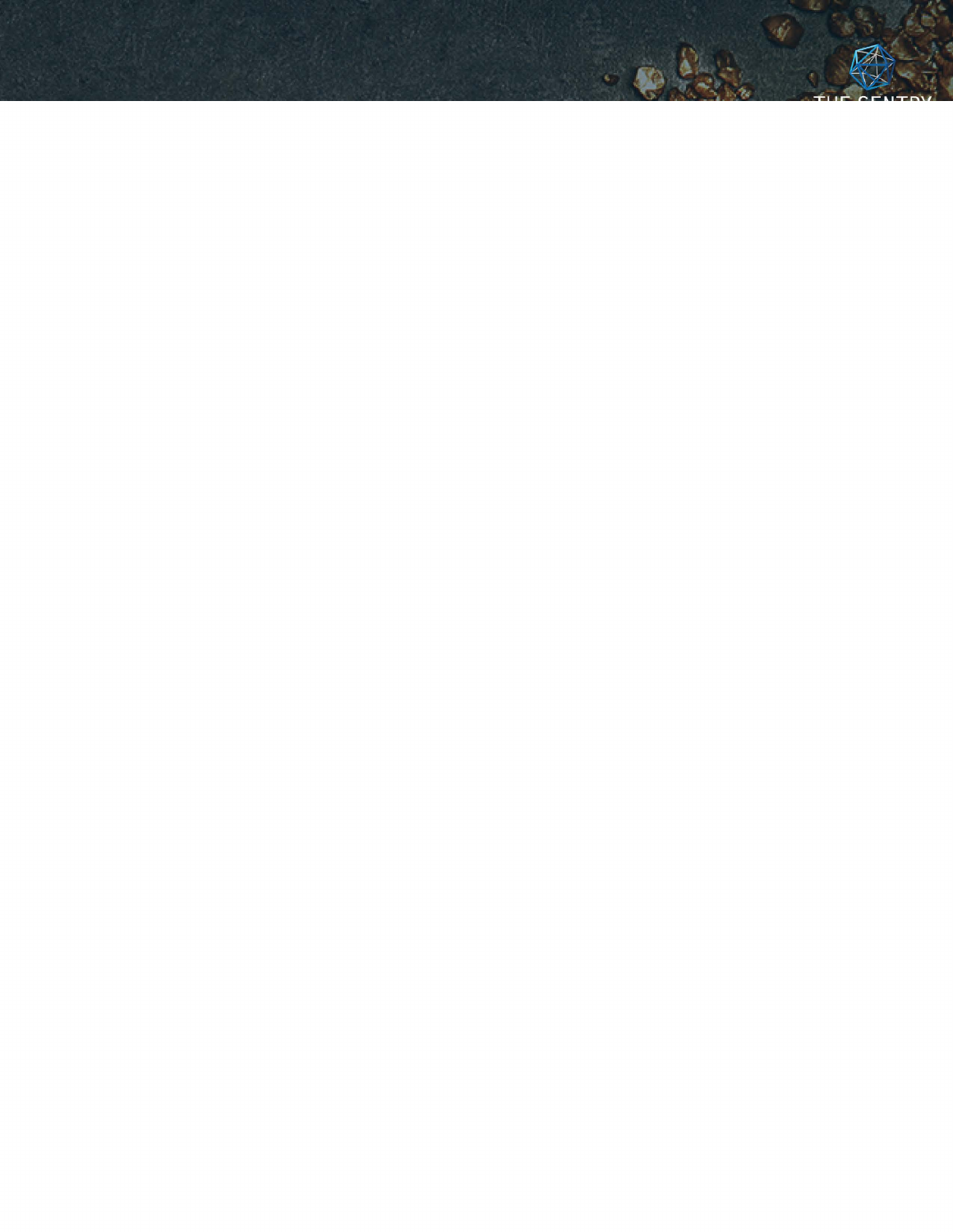# Untapped and Unprepared

Dirty Deals Threaten South Sudan's **Mining Sector** 

2020 April

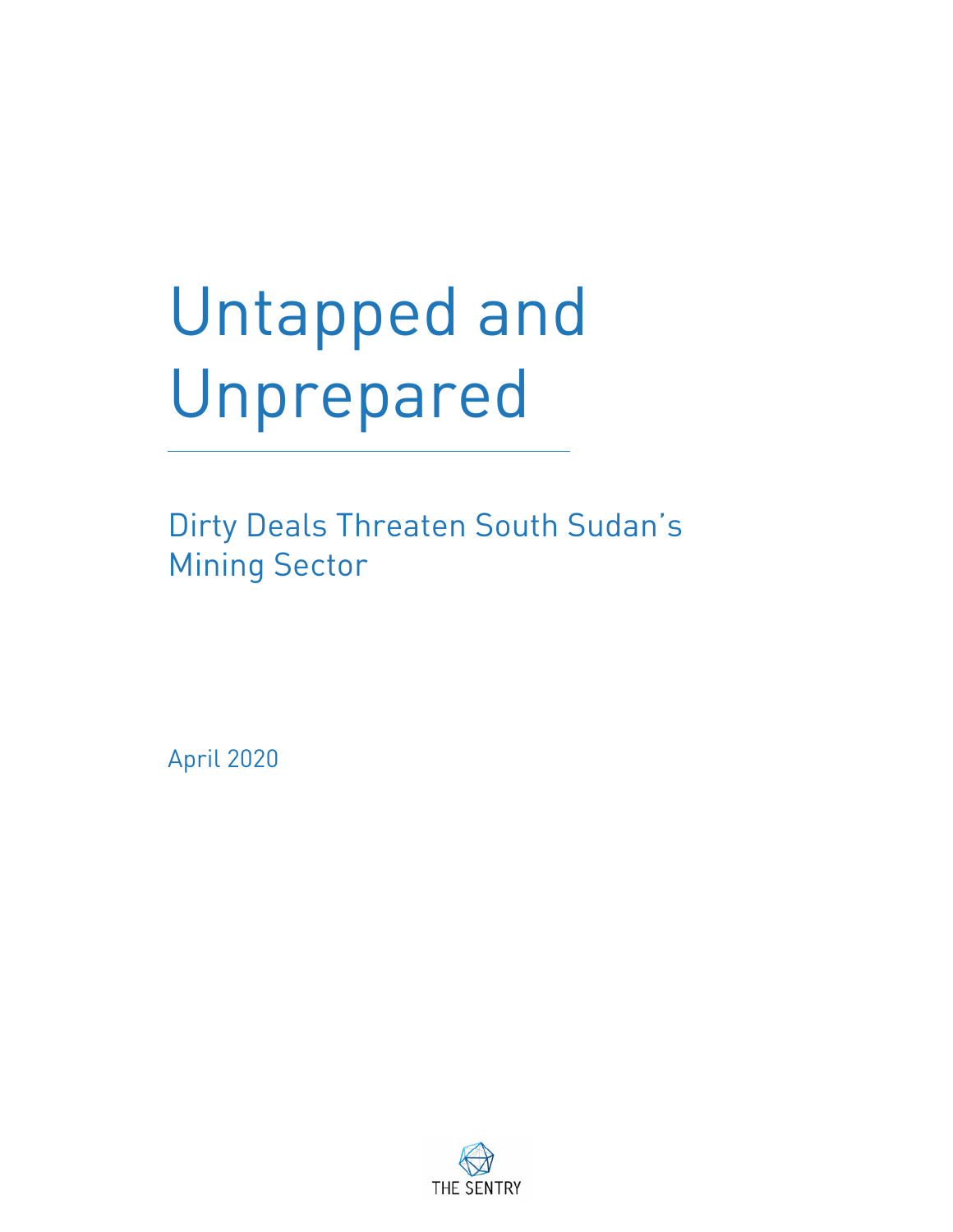## **Table of Contents**

| 12 |
|----|
| 19 |
|    |
|    |

We are grateful for the support we receive from our donors who have helped make our work possible. To learn more about The Sentry's funders, please visit The Sentry website at <u>www.thesentry.org[/](http://www.thesentry.org/about/)about/</u>.

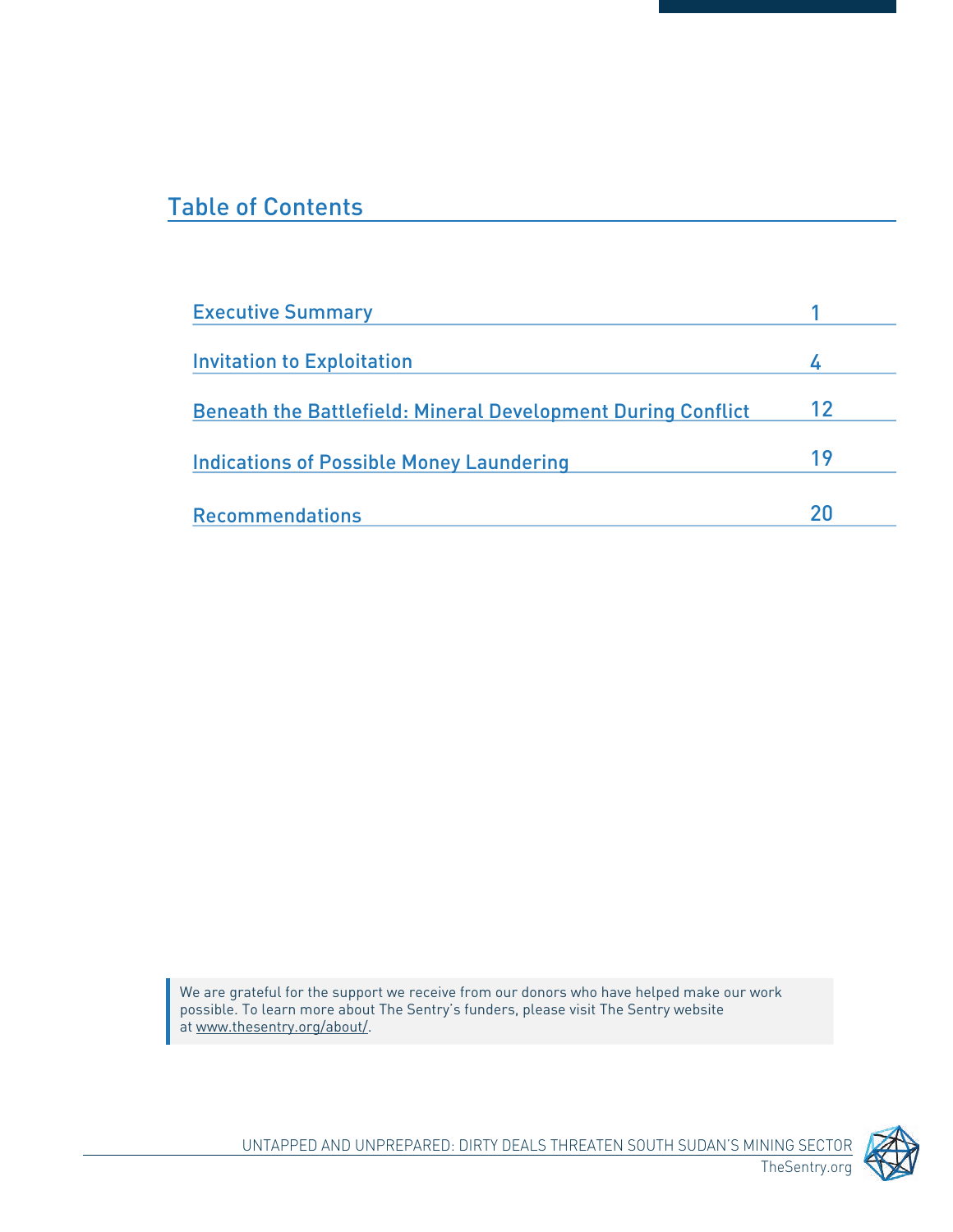South Sudan's mining sector has seen rapid development in recent years, and preliminary reports suggest that the industry could become an engine for major economic growth. However, ineffective accountability mechanisms, an opaque corporate landscape, and inadequate due diligence have exposed the sector to abuse by bad actors within South Sudan's ruling clique. The Sentry has found that existing laws have proven insufficient bulwarks against abuse, raising concerns that the country's mineral wealth could do little more than spur the kind of violent competition that has ravaged the oil sector.

Although South Sudan took welcome steps to reform the mining sector in 2012, some government officials, their relatives, and their close associates have fostered a weak regulatory environment susceptible to exploitation. In one example of how the privileged few have apparently exploited kleptocratic arrangements, President Salva Kiir's daughter partly owns a company with three active licenses, while another company with three licenses lists former Vice President James Wani Igga's son as a shareholder. Ashraf Seed Ahmed Hussein Ali, a businessman commonly known as Al-Cardinal who was placed under Global Magnitsky sanctions in October 2019, reportedly owns the company currently holding the greatest number of licenses.<sup>1</sup> In the gold-rich region of Kapoeta, state government officials have begun issuing licenses independently of the central government. Meanwhile, the military has developed problematic mining interests in an effort to address budgetary shortfalls.

In order to shield the mining sector from exploitation by corrupt actors in the top echelons of government, a variety of stakeholders must take swift action to bolster its transparency, accountability, and oversight standards. South Sudan should enforce and enhance existing laws, as well as empower oversight institutions and include civil society in the process. Companies seeking to do business in the country should adopt industry best practices, particularly by disclosing information about ongoing due diligence efforts, public payments, and human-rights sensitive security policies. Government bodies in the United States and the United Kingdom should implement policies that encourage responsible investment in South Sudan's mining sector. International financial institutions should conduct enhanced due diligence and transaction reviews, as well as ongoing screening and monitoring.

#### Key findings

**Failing oversight or accountability.** Unimplemented accountability and oversight mechanisms prevail in South Sudan's mining sector, despite its robust legal framework. The artisanal mining sector remains de facto informal. A dearth of information surrounding the approvals process, public payments to the government, and community agreements further illustrates the inadequacy of existing transparency measures. An opaque licensing process in the mining sector has eroded the public trust, impaired key accountability mechanisms, and facilitated corruption.

**Mining in conflict zones.** Many exploration licenses have been awarded in active conflict zones, precluding meaningful engagement with affected communities and amplifying the threat of interference by armed actors.

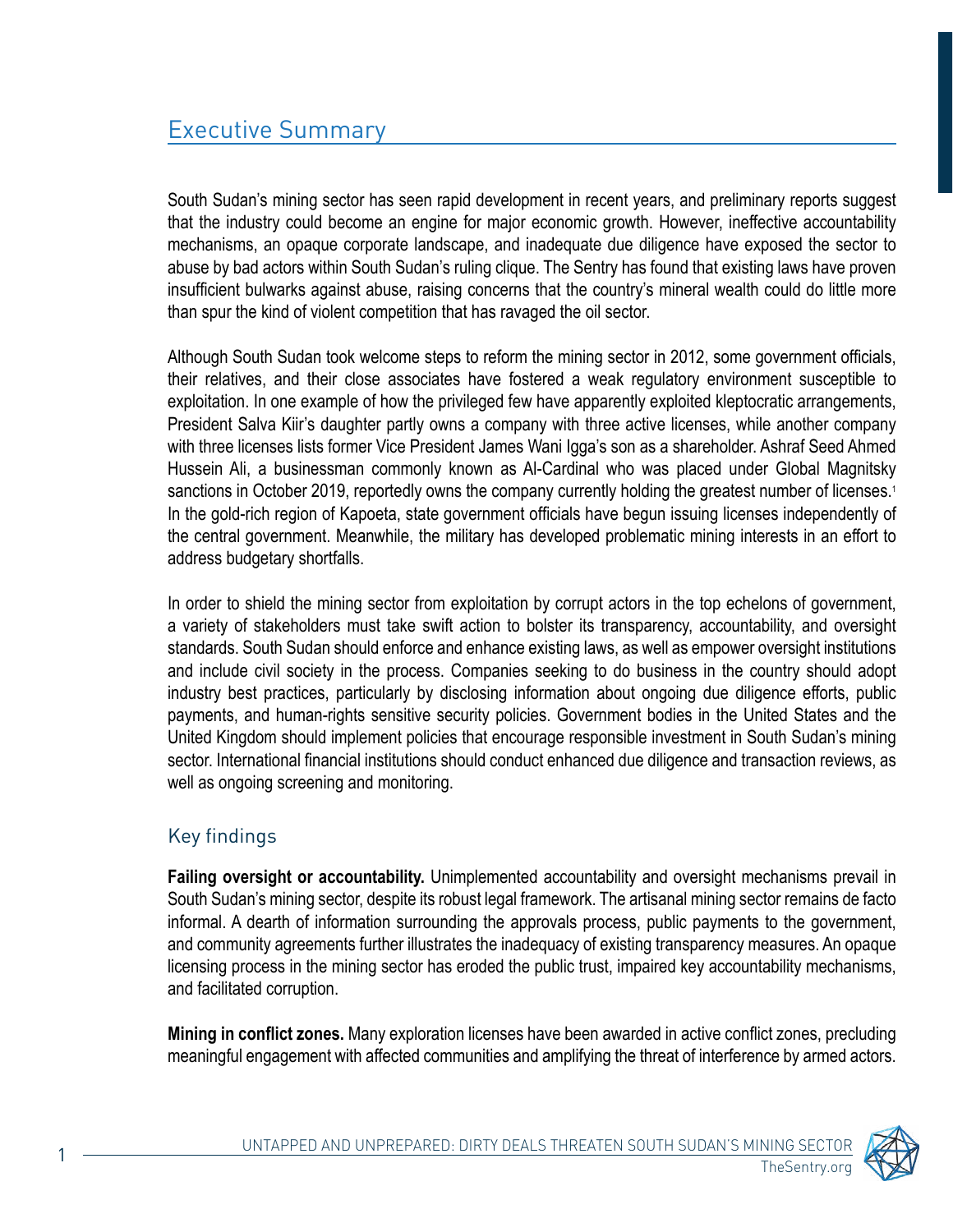Armed groups seeking to finance their operations informally control other sites. Similarly, the South Sudanese army holds an interest in some mining companies.

Mining companies owned by the president's inner circle. Memoranda and articles of incorporation reviewed by The Sentry reveal that politically exposed persons—both Kiir's close associates and lower-level ministers—have held shares in no fewer than 32 South Sudanese companies established to extract minerals. Similarly, a number of companies that received provisional gold dealing licenses in 2016 were controlled by politically exposed persons, including Lawrence Lual Malong Yor Jr. and current Deputy Defense Minister Malek Reuben Riak Rengu, who was placed under sanctions by the United States and the United Nations (UN). Lual has claimed family ties to former army chief of staff Paul Malong Awan, though the exact nature of their relationship is unclear. The lack of public registers disclosing the owners of mining companies and the process by which they received mining licenses raises significant questions about who benefits from the development of South Sudan's mineral wealth.

Indications of possible money laundering. Reports of illicit mining activity, smuggling, corruption, and theft across South Sudan's nascent mining sector reveal signs of possible money laundering. In some cases, license applications were approved within days of receipt, raising concerns about the Ministry of Mining's screening and deliberative processes. Children have been identified as shareholders in two companies actively exploring for gold, a possible contravention of the 2012 Mining Act's provision against titles held by minors, and the governor of Eastern Equatoria has allegedly funneled the proceeds of South Sudanese mining operations into luxury real estate in Kenya.

#### Analysis

Weak transparency and accountability frameworks have left South Sudan's mining sector vulnerable to exploitation, raising significant concerns about the government's willingness to oversee responsible development.

**Rapid development in a high-risk environment.** Since the revitalized peace agreement was signed in September 2018, South Sudan's Ministry of Mining has escalated its efforts to draw foreign investment into this burgeoning sector. However, the industry remains highly susceptible to the violent competition, corruption, and mismanagement that have marred South Sudan's oil sector and heretofore rendered peace elusive. Illicit mining activities are inflaming tensions in Eastern Equatoria, the army holds interests in exploration licenses, and opposition groups informally control artisanal mining sites. These factors have fueled violent competition over the country's resource wealth, underscoring the need for immediate reforms.

#### Recommendations

If the development of South Sudan's mineral wealth is to enjoy a better fate than the oil sector, its government must swiftly implement and enforce regulatory frameworks that encourage corporate transparency, ethical business practices, and responsible engagement with affected local communities. The Sentry makes the following recommendations, the full text of which appears at the end of this report.

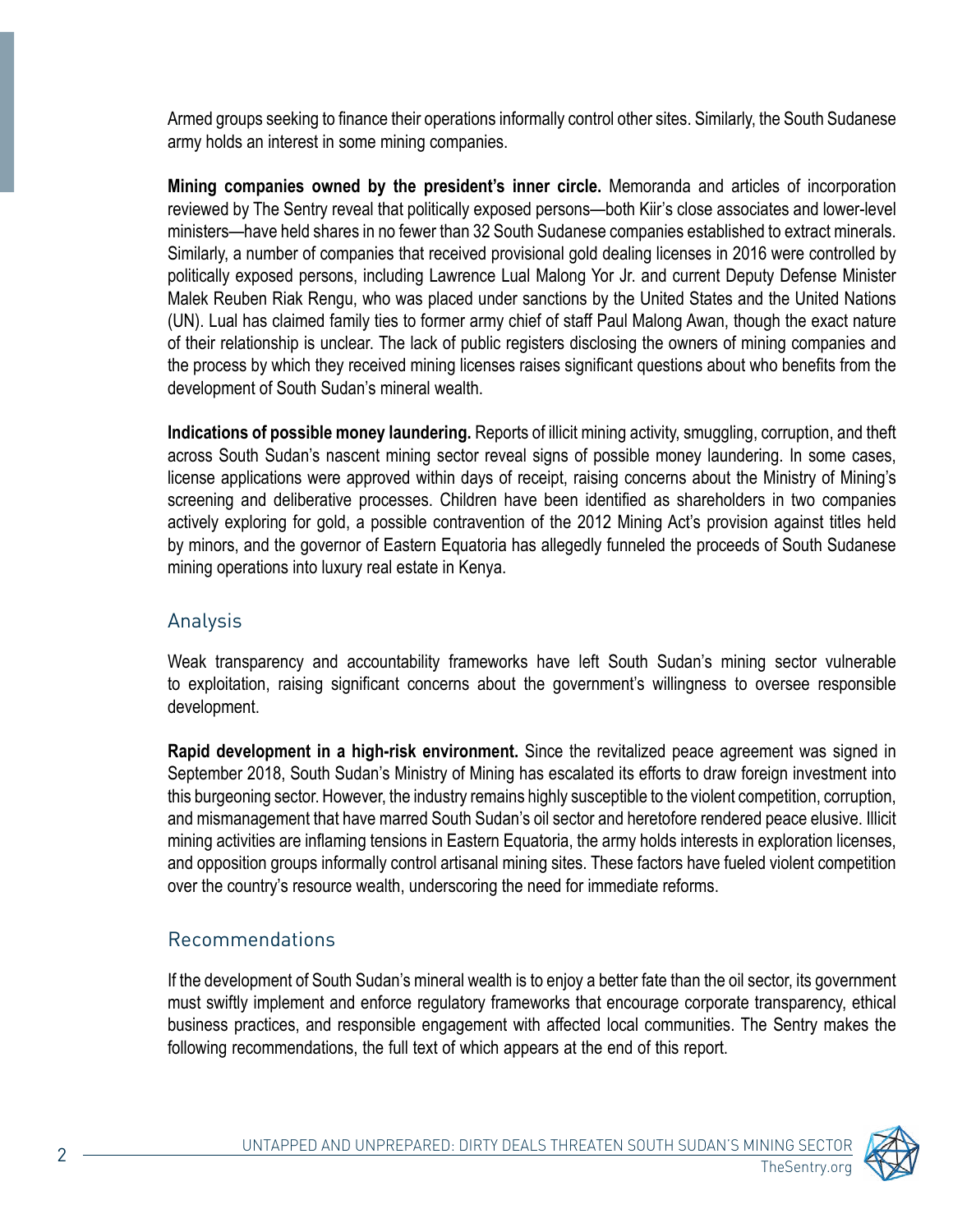#### South Sudan

- **Create a public register disclosing beneficial ownership.** Key company ownership information remains inaccessible to the public. This veil of secrecy has facilitated significant acts of corruption in South Sudan over the past decade, such as the multimillion-dollar "Dura Saga" grain swindle and the widespread mismanagement of the government's \$922 million letters of credit program. A regularly updated public online register would serve as a vital accountability tool for anti-corruption advocates, civil society, and political parties. Moreover, such a move would encourage legitimate investment and demonstrate the government's commitment to building a more transparent system.
- Conduct a retroactive audit of the mining sector. Numerous red flags in South Sudan's mining sector highlight the country's susceptibility to state capture. In order to assess the effectiveness of the process of awarding licenses to technically competent, legitimate enterprises, the Ministry of Mining should hire an independent external party to retroactively audit all mining companies currently operating in South Sudan. The ministry should further investigate the beneficial owners of mining companies and determine whether politically exposed persons have unfairly profited.

#### **United States**

- **Issue responsible investment reporting requirements.** The US Department of State should encourage responsible engagement in South Sudan's mining sector by implementing investment reporting requirements for US persons. Much as it did in Myanmar, the agency should require companies to file publicly available reports detailing their due diligence, community engagement, human rights, anti-corruption, and environmental efforts within their operations and policies. These reports should focus on how companies are implementing the UN Guiding Principles on Business and Human Rights (UNGPs), the Organisation for Economic Co-operation and Development (OECD)'s Due Diligence Guidance for Responsible Sourcing of Minerals from Conflict-Affected and High-Risk Areas, Voluntary Principles on Security and Human Rights, Extractive Industries Transparency Initiative (EITI), and other similar frameworks and initiatives.
- **Issue a public advisory listing typologies and enhanced due diligence measures.** Recognizing that the US Department of the Treasury's Financial Crimes Enforcement Network (FinCEN) has issued two anti-money laundering (AML) advisories referencing political corruption in South Sudan,<sup>2</sup> the United States should consider issuing an update or a separate advisory sharing with financial institutions the latest methods and trends used to launder the proceeds of illegal mining and the extractives industry. The advisory should recommend that financial institutions undertake enhanced due diligence measures.
- **Expand US sanctions authorities.** South Sudan's conflict dynamics have evolved significantly since then-US President Barack Obama issued EO 13664 in 2014. The US president should issue a new executive order, or amend EO 13664, to provide additional authorities for targeting illicit financial activity.
	- **Update sanctions designation criteria to include family members.** The current order should be amended to permit the designation of individuals who are the spouses or dependent children of (i) any person whose property and interests in property are blocked pursuant to EO 13664 or (ii) any South Sudanese person blocked pursuant to EO 13818.

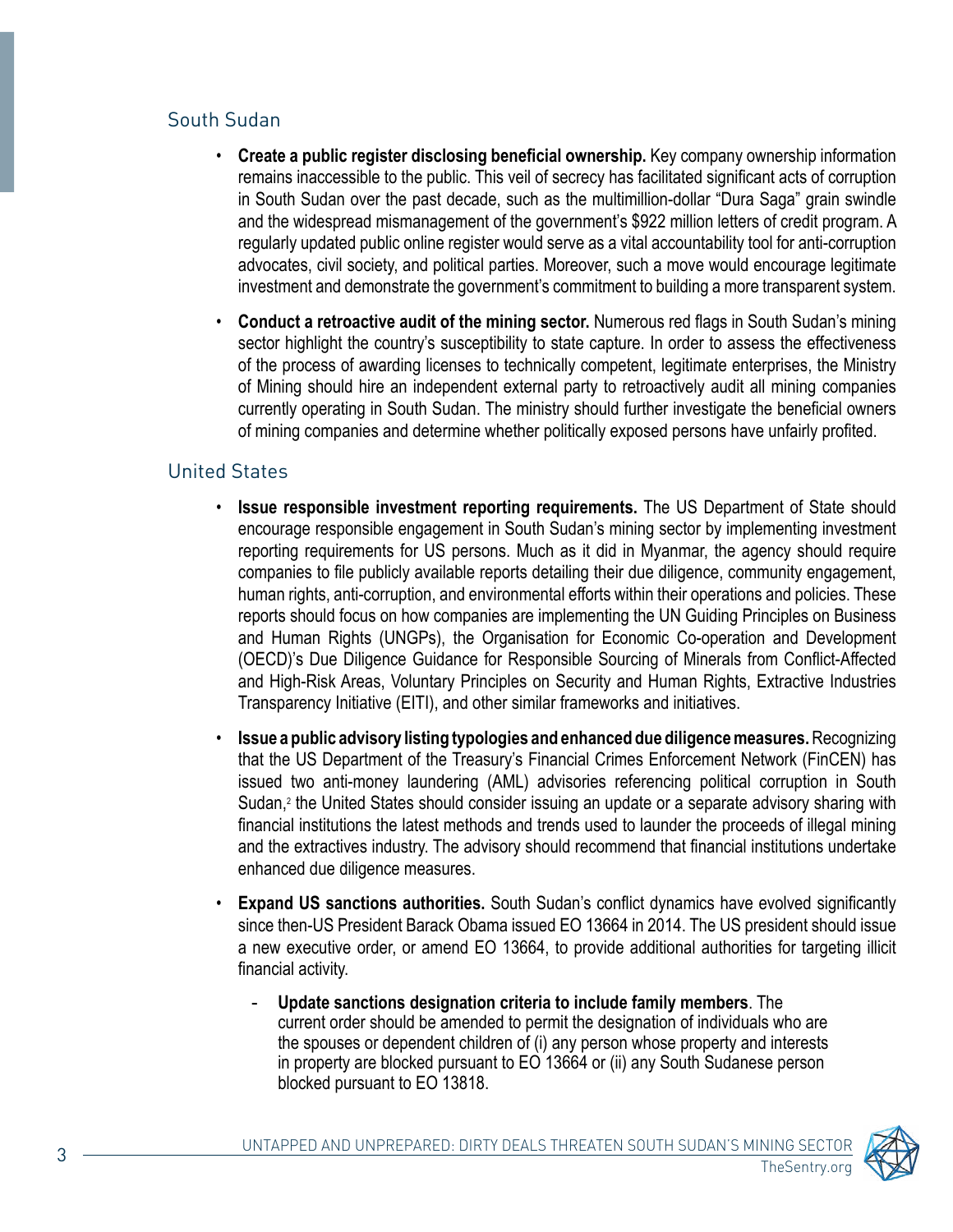Target captured business sectors. A new executive order should limit or prohibit US persons from conducting business with foreign persons who are active in key sectors of South Sudan's economy that are captured by regime elites, including the mining and oil industries. Business prohibitions or requirements to report publicly on due diligence measures could emanate from this effort.

#### United Kingdom and European governments

**• Issue a public AML advisory to financial institutions warning about the extractives industry's** corruption risks. The UK's National Crime Agency and relevant national authorities across continental Europe should issue public AML advisories on corruption in the extractives sector, citing the risks of laundering the proceeds of corruption in oil, gold and other natural resource sectors requiring licenses. In order to assist financial institutions in updating their customer due diligence and ongoing monitoring frameworks, an advisory should include typologies and red flags identifying methods that bad actors could use to siphon illicit funds out of South Sudan. These advisories would complement the alert issued by the NCA in February 2020 on illicit money flows related to South Sudanese political corruption.

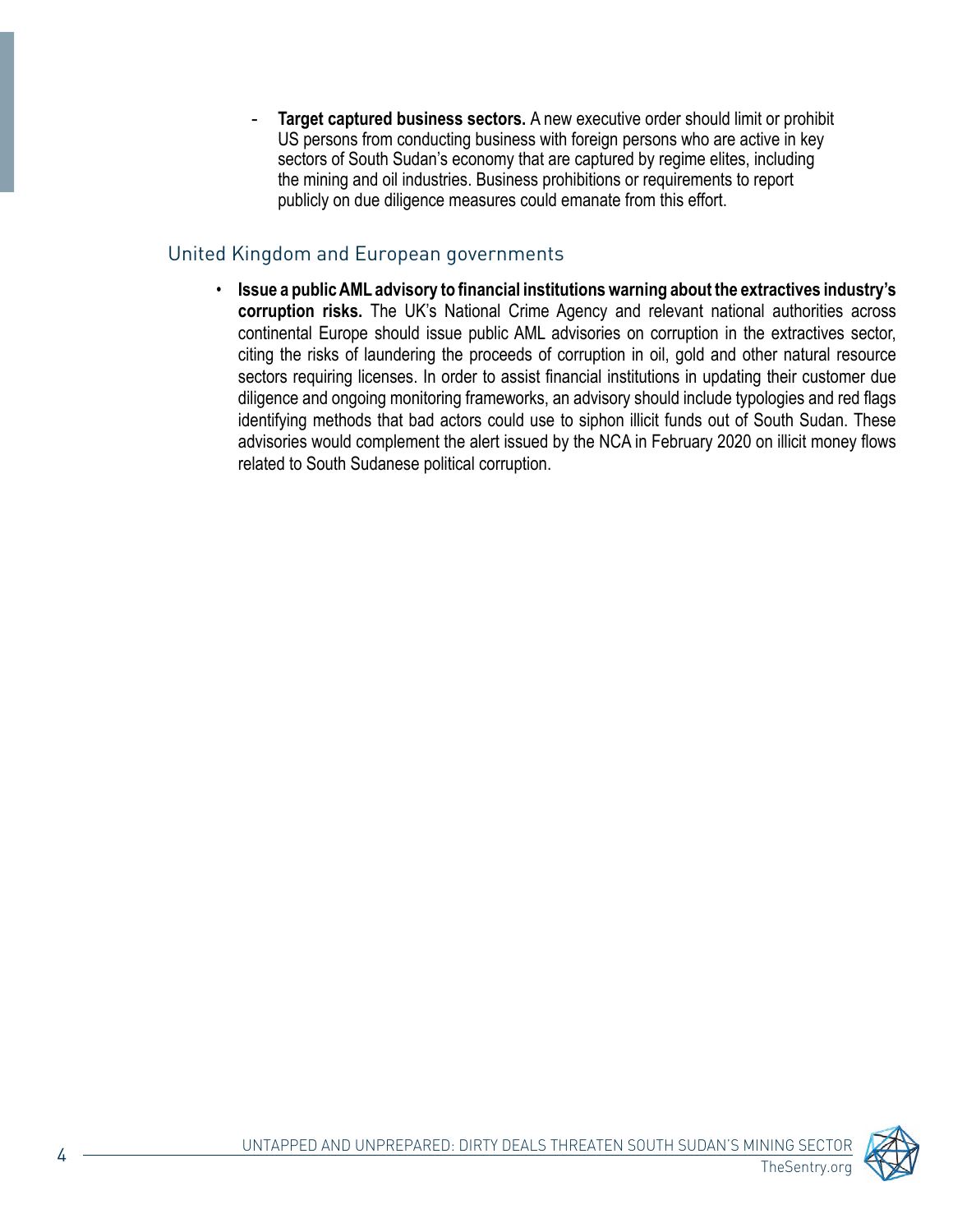## **Invitation to Exploitation**

#### Presidential links and politically exposed persons

In August 2016, a mining company owned by South Sudanese President Salva Kiir's then 20-year-old daughter Winnie received its first two licenses to explore in mineral-rich areas of Central and Eastern Equatoria, according to the Ministry of Mining's online repository of mining licenses, or cadaster.<sup>3,4</sup> Conflict raged in those zones at the time. Six weeks after Fortune Minerals and Construction Ltd received its license near the town of Mundri, South Sudan's army launched a sustained military campaign in the area, destroying



In March 2016, President Salva Kiir's 20-year-old daughter Winnie formed a mining company alongside several Chinese investors.

healthcare centers,<sup>5</sup> committing mass rapes,<sup>6,7</sup> and forcibly displacing tens of thousands of people in the months that followed.<sup>8</sup> The United Nations Commission on Human Rights found that sexual violence in South Sudan had reached "epic proportions," documenting a "staggering" 61% jump in reported sexual or gender-based violence cases between 2015 and 2016. $9, 10$  In March 2017, Mundri was singled out as "the epicenter of the problem."<sup>11</sup>

Although The Sentry has seen no indication that Fortune Minerals' acquisition of mining rights triggered escalating violence in Mundri and the surrounding area, this mining deal illustrates broader challenges to South Sudan's mineral sector. The public lacks access to key details about transactions related to license allocations, despite the existence of a public mining registry listing each recipient company. Neither the terms of license acquisitions nor the payments that companies have made are publicly available, and vital information regarding firms' beneficial owners or controllers remains in accessible. Poor transparency raises the risks of corruption. In this

opaque landscape, a company owned by the president's daughter received the rights to exploit South Sudan's natural resources without ever disclosing her involvement or how much she and her business partners may have paid to the government.

The Sentry's review of corporate records revealed that Fortune Minerals is just one example of how the relatives of parliamentarians, presidents, vice presidents, and other members of South Sudan's elite political circles have benefited from the country's opaque *modus operandi* in natural resource development. Although The Sentry could identify the shareholders of only 20 of the 40-some mining companies currently licensed for exploration, several of them included the family members or associates of individuals holding prominent public posts. Politically exposed persons (PEPs) such as these draw attention from government watchdogs because they occupy positions that "can be abused for the purpose of committing money laundering (ML) offences and related predicate offences."<sup>12</sup>

Although key information on corporate structures is not publicly disclosed, documents reviewed by The Sentry indicate that Winnie Salva Kiir was listed as an 11% shareholder in Fortune Minerals, a Chinese-owned

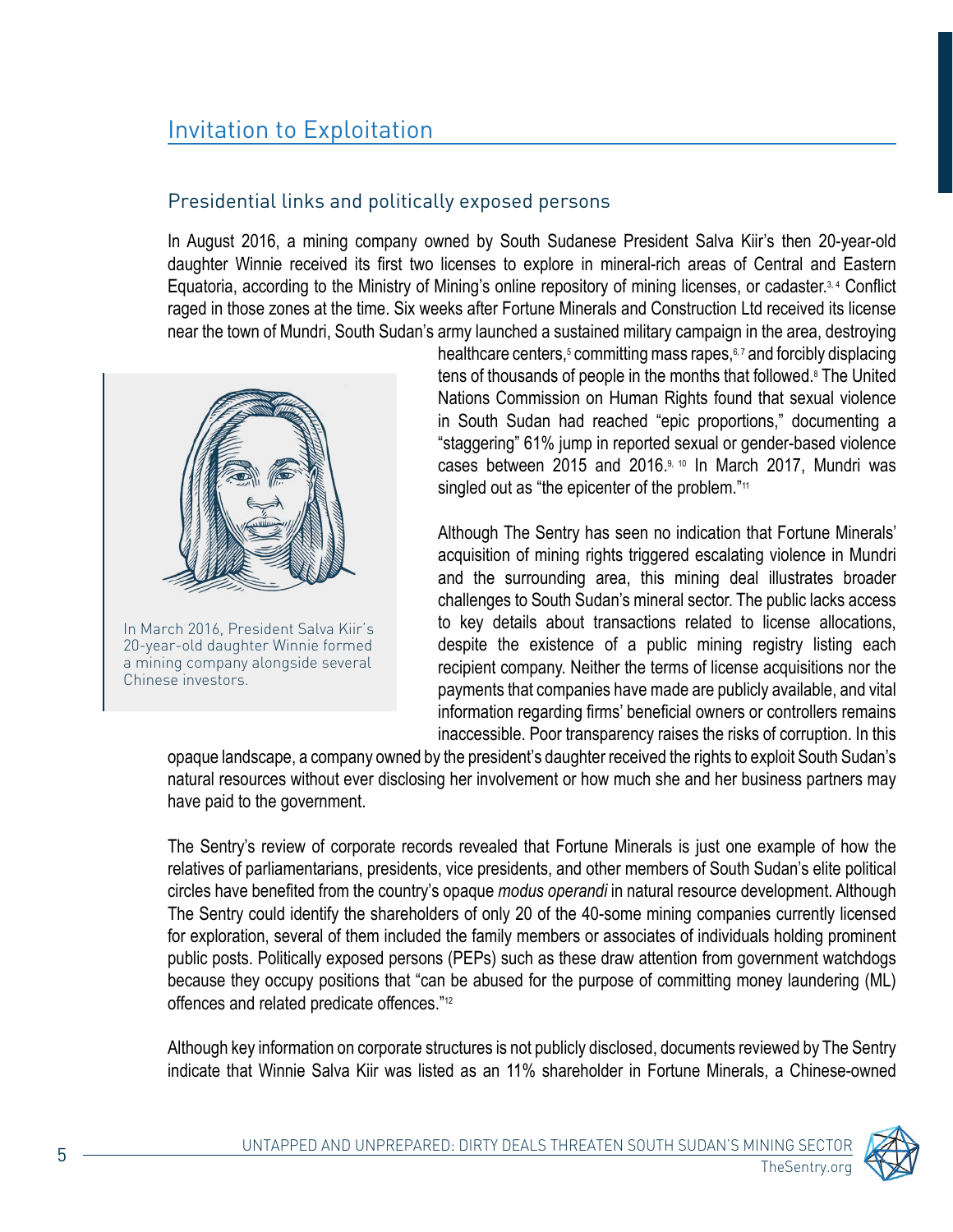company with three active exploration licenses.<sup>13</sup> Similarly, the son of former Vice President James Wani Igga, Emmanuel Maring Wani Igga, was listed as a 4% shareholder of Manajem Company Ltd, a company Minister of Higher Education, Science, and Technology Peter Adwok Nyaba, was listed as a 50% shareholder exploring for minerals in three licenses across the Equatorias.<sup>14</sup> Agyedho Adwok Nyaba, daughter of thenof Consolidated Minerals & Energy Resources in 2012.<sup>15</sup> CMERIC was the only company to successfully renew its bid in South Sudan after the 2010 moratorium on exploration licenses was lifted; it currently holds one license in Central Equatoria.

The lack of transparency present in these license acquisitions amplifies challenges to the responsible development of South Sudan's burgeoning mining sector. The absence of a public register listing company shareholders lies at the heart of transparency concerns and undermines scrutiny about those profiting from mineral development. Key oversight institutions, such as the National Audit Chamber, lack the capacity, autonomy, and access necessary to fulfill their mission and mandate. The Ministry of Mining regularly allocated licenses for areas plagued by violence during the ongoing civil war, effectively undermining the ability to meaningfully obtain free prior and informed consent from the local community, as recommended by best practices. These trends tilt the playing field in favor of those with strong political and military connections. Armed opposition groups who profit from the illicit mineral trade, namely by selling gold in neighboring Uganda, informally control other mining sites, especially artisanal mines.<sup>16</sup>

There are also indications that government officials with significant discretion over the mining sector may have benefited financially from South Sudan's minerals. Since becoming governor of gold-rich Eastern Equatoria state in May 2010, Louis Lobong Lojore has developed ties to numerous businesses through his relatives. The wives of this former brigadier general, Semira Ayen Althaeb and Natalina Leonard Madrawi, as well as his son, Nachek Louis Lobong, all have held shares in companies established for the purposes of mineral extraction.<sup>17, 18, 19, 20</sup> One of these firms, Goldstone Mining Co. Ltd is linked to Lawrence Lual Malong Yor Jr. This controversial figure has claimed family ties to former army chief of staff Paul Malong Awan, which



#### **LOUIS LOBONG AND KAPOETA'S MINERAL WEALTH**

Louis Lobong, governor of gold-rich Eastern Equatoria, reportedly maintains businesses in the mining sector through his wives, son, and associate Lawrence Lual Malong. Source: The Sentry.

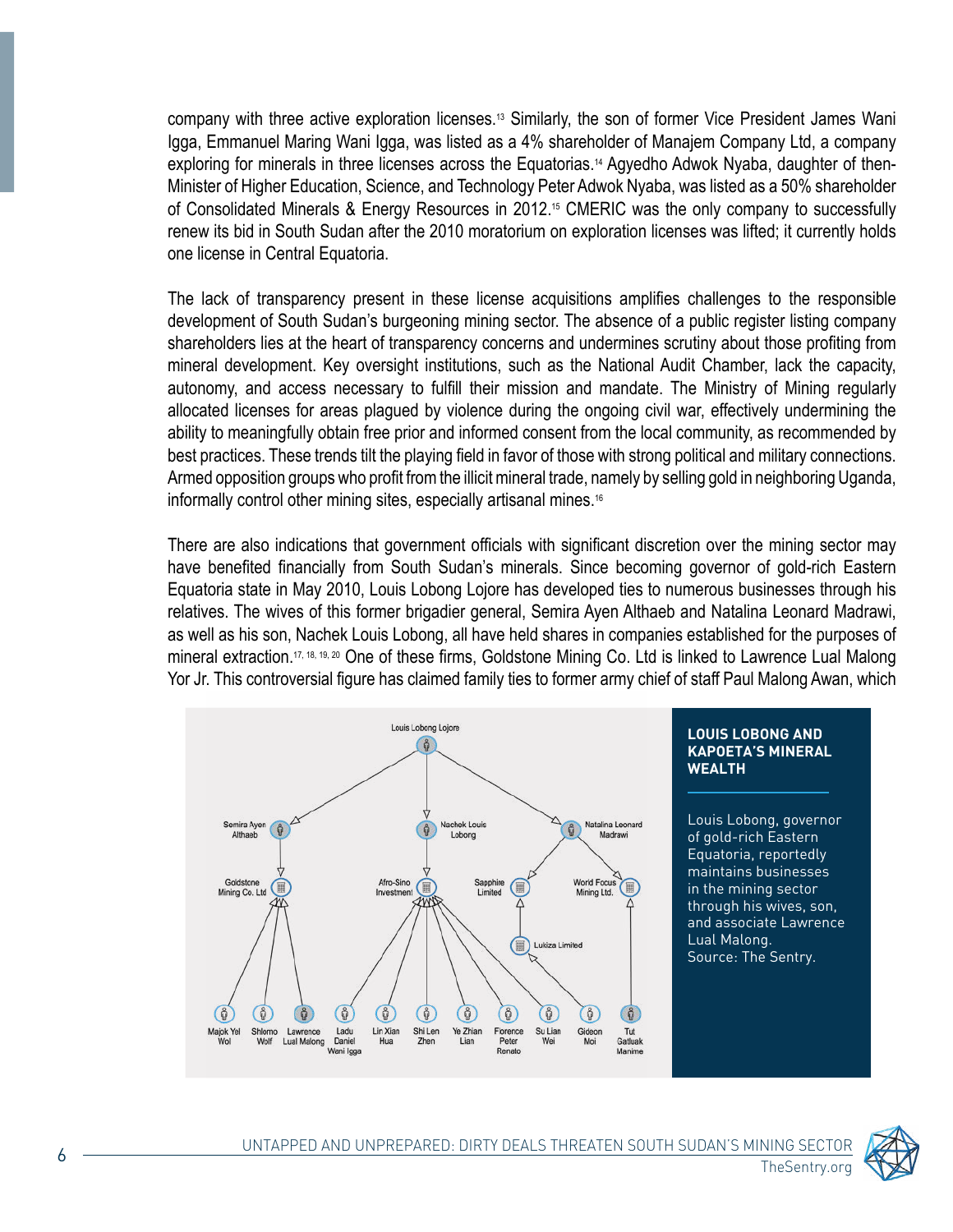Malong has denied.<sup>21, 22</sup> Upon its incorporation in August 2015, Goldstone listed Semira Ayen Althaeb as an 11% shareholder.<sup>23</sup> While Goldstone does not hold any active licenses, the company reportedly acquired a provisional gold dealer's license from the Ministry of Mining on January 27, 2016.<sup>24</sup> Photos posted online by Lual show two of Goldstone's shareholders—himself and Shlomo Wolf—standing alongside Lobong on a trip to purportedly visit mining sites in Kapoeta. According to several sources with direct knowledge of Kapoeta's mineral development, Kapoeta South County Commissioner Martin Lopir Lotubai also has personal interests in gold.<sup>25</sup>

In July 2015, several members of South Sudan's parliament accused Lobong of corruption and petitioned, albeit unsuccessfully, for his removal from office.<sup>26</sup> The Sentry has identified a home in Nairobi owned by Lobong. Situated within a gated community of the upscale Karen neighborhood, the house includes more than eight bedrooms and a detached building for staff or guests. The property is valued at more than \$1 million—which raises questions about how the governor can afford this asset, considering his modest government salary.



Recipients of provisional gold dealers' licenses from the Ministry of Mining have also been linked to PEPs. All Energy Investment Ltd., a company controlled by current Deputy Defense Minister Malek Reuben Riak Rengu, who has been placed under US and UN sanctions, received a license in 2016.<sup>27, 28</sup> Other recipients were JPL Gold & Diamond Co. Ltd and Gold Stone Mining Co. Ltd, companies in which Lawrence Lual Malong held 17% and 10% of shares, respectively.<sup>29, 30, 31</sup>

Additionally, The Sentry identified dozens of South Sudan-registered mining companies with ties to PEPs, but the government has yet to make public key information about their ownership structures, activities, and open applications for licenses.

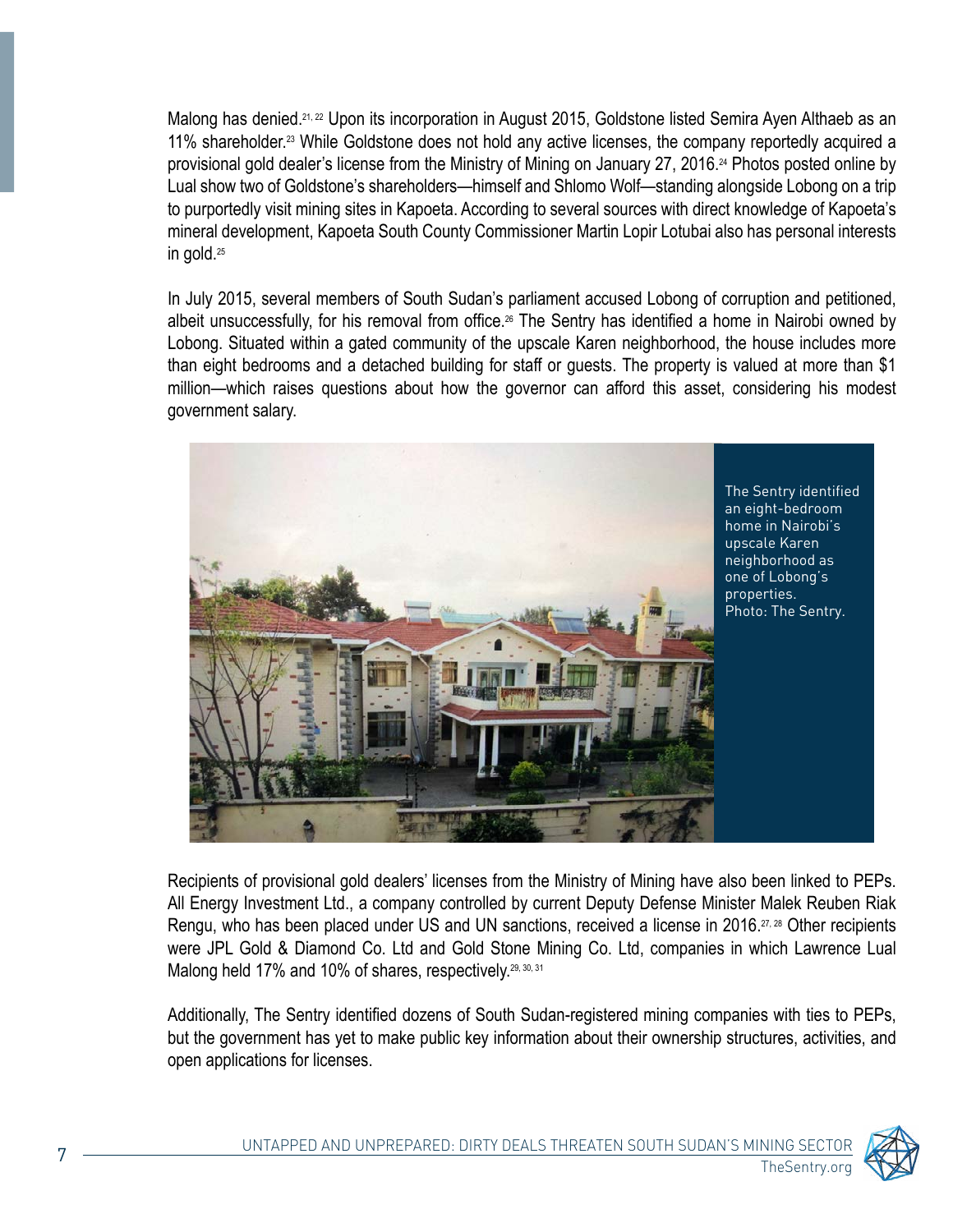#### Who Benefits?  $-$

Multiple mining companies incorporated in South Sudan have been linked to politically exposed persons, often alongside military officials or foreign officials. However, key information about these companies has not been disclosed, undermining public scrutiny. Source: The Sentry.

| <b>GI Mining and Minerals</b><br><b>Corporation Ltd</b>                                                                                                                                                    | Goldstone Mining Co. Ltd                                                                                                                                                             | All Energy Investments Ltd                                                                                                                                                                                                                                                            |
|------------------------------------------------------------------------------------------------------------------------------------------------------------------------------------------------------------|--------------------------------------------------------------------------------------------------------------------------------------------------------------------------------------|---------------------------------------------------------------------------------------------------------------------------------------------------------------------------------------------------------------------------------------------------------------------------------------|
| Arop Trading & Investment Co. Ltd<br>וחו<br>Anok Salva Kiir Mayardit,<br>President Salva Kiir's daughter<br>וחו<br><b>MD Star Venture Co. Ltd</b><br>Hejar Senina for Trading & Investment<br>m<br>Co. Ltd | Semira Ayen Althaeb,<br>х<br>Governor Louis Lobong Lojore's wife<br>Lawrence Lual Malong Yor, Jr,<br>self-proclaimed relative of<br>Paul Malong Awan<br>Shlomo Wolf<br>Majok Yel Wol | Malek Reuben Riak,<br>я.<br><b>Office of the President</b><br>Riak Malek Reuben Rengu,<br>Malek Reuben Riak's son<br>Gumwil Malek Reuben Riak,<br>Malek Reuben Riak's son<br>Gor Malek Reuben Riak,<br>Malek Reuben Riak's son<br>Henry Malek Reuben Riak,<br>Malek Reuben Riak's son |
| Bawei Energy & Mining Co. Ltd                                                                                                                                                                              | Pan-African Petrogas & Mining<br>Company Ltd                                                                                                                                         | Prime Energy & Mining Ltd                                                                                                                                                                                                                                                             |
| Ajok Wol Atak,<br>Paul Malong Awan's wife<br>Adhal A.A. Awan<br><b>Bol Aquer Dock Aquer,</b><br>Stephen Dhieu Dau's nephew<br>Garwec Nyok Kekui Nyok<br><b>Edwin Paul Baba</b>                             | Ajok Wol Atak,<br>Paul Malong Awan's wife<br>Garwec Nyok Kekui<br>Adhal A.A. Awan<br>Bol Aguer Dock Aguer,<br>Stephen Dhieu Dau's nephew                                             | <b>Bol Madut Chol,</b><br><b>National Security Service</b><br><b>Emmanuel M. Ayuel</b><br>Halima Hassan Jallab<br>Alek Malek Madut                                                                                                                                                    |
| Sky Mineral Co. Ltd                                                                                                                                                                                        | Juba Mining Co. Ltd                                                                                                                                                                  | Beek Mining and Petroleum Ltd                                                                                                                                                                                                                                                         |
| Platinum Mile International Ltd<br>וחו<br><b>Bright Star International Corporation</b><br>宜<br>I imited                                                                                                    | Moses M.T. Malual,<br>director general, Ministry of Health<br>Valerii Copeichin                                                                                                      | Robert Anei Salva,<br>Salva Mathok Gengdit's son<br>Abdi Nyabure Guyo                                                                                                                                                                                                                 |
| World Focus Mining Ltd                                                                                                                                                                                     |                                                                                                                                                                                      | Shareholder is a politically exposed person                                                                                                                                                                                                                                           |
| Natalina Leonard Madrawi,<br>Governor Louis Lobong's wife<br>Tut Gatluak Manime,<br>President Salva Kiir's security advisor                                                                                | ١n                                                                                                                                                                                   | Shareholder is not a politically exposed person<br>Company has links to politically exposed persons<br>Company has no links to politically exposed persons                                                                                                                            |

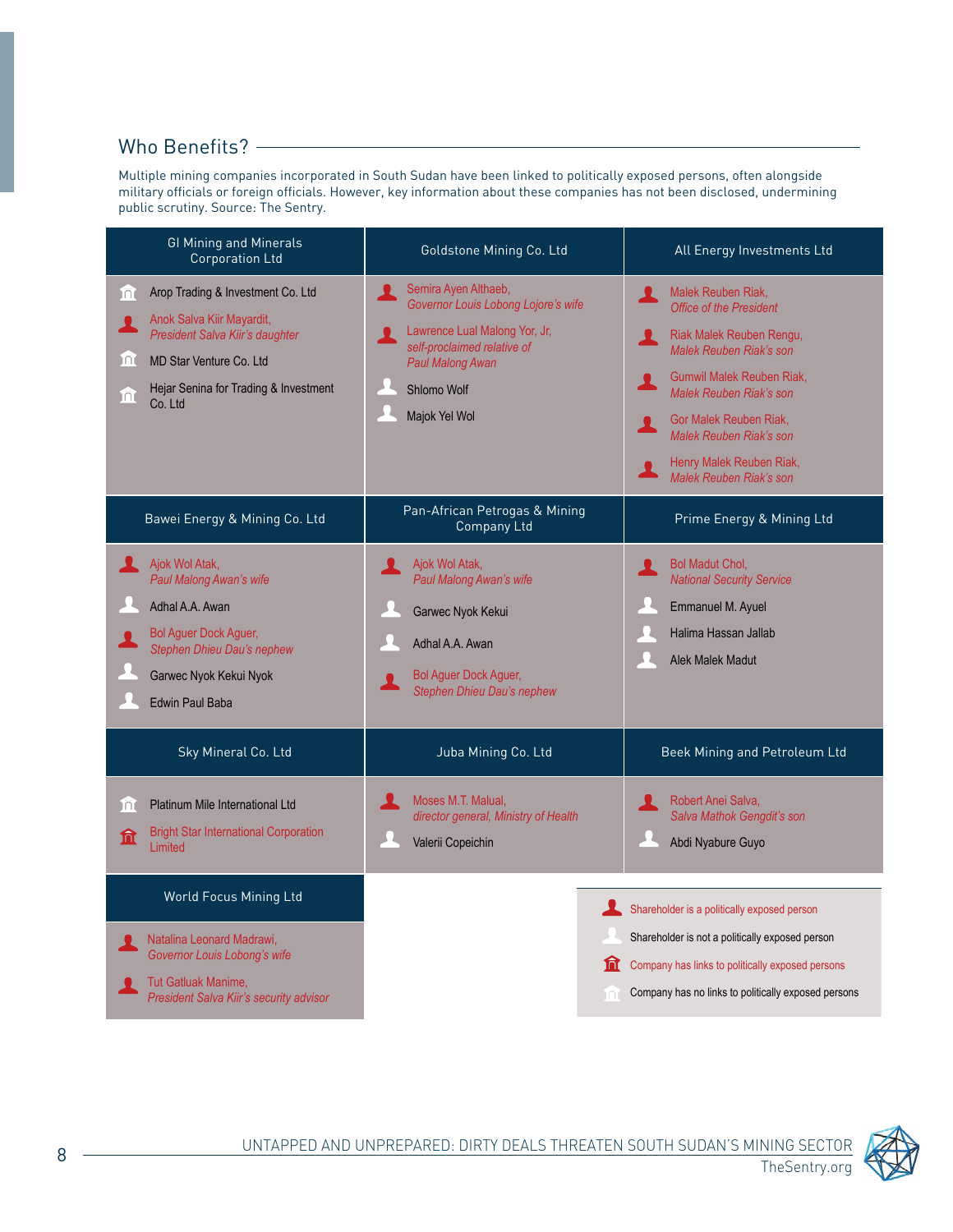International investors have also formed companies alongside individuals closely linked to senior government officials, with Fortune Minerals being one such example. Some of these companies have yet to obtain licenses. Chinese national Su Lian Wei has held shares in mining companies alongside Louis Lobong Lojore's son, Nachek Louis Lobong, and John Okech Okello Okech, an administrator in the office of the vice president who the UN Panel of Experts has identified as a colonel in the NSS's General Intelligence Bureau. 32, 33, 34, 35 Valerii Copeichin, a Moldovan national who the UN named as a facilitator of arms deals to South Sudan in 2016, held shares in Juba Mining Company Ltd., alongside Ministry of Health Director General Moses M.T. Malual. 36, 37

#### Failing oversight and accountability

The opacity of South Sudan's mining sector allows wealth to remain concentrated in the hands of a select few with political or military connections. Thorough, legitimate oversight requires scrutiny at every step of the ership structures, and active applications for licenses—all of which are currently lacking in South Sudan. The sector's supply chain and relies upon the public disclosure of competitive tender processes, beneficial owngovernment has squandered billions of dollars in natural resource revenue. The oil sector, which accounts management. 38, 39, 40 Violent competition over control of this wealth had cost an estimated 383,000 lives by April for 98% of government revenue, has been marked by widespread accusations of graft, negligence, and mis-2018.<sup>41, 42, 43</sup> The burgeoning mining sector has the potential to reduce South Sudan's reliance on oil and spur economic development.<sup>44</sup> However, without substantial changes to the regulatory framework surrounding the mining sector and its accountability mechanisms, development of the country's mineral wealth may merely inflame conflict and corruption.

The opacity of South Sudan's mining sector allows wealth to remain concentrated in the hands of a select few with political or military .connections

prises, artisanal and small-scale miners (ASM) have successfully operated across South Sudan for decades. As a resilient branch of the Although little infrastructure exists to facilitate large-scale mining enter-<br>prises, artisanal and small-scale miners (ASM) have successfully oping thousands of South Sudanese people, particularly in the midst of a informal economy, ASM has played a critical role in financially supportcivil war and economic crisis.<sup>45</sup> While intermittent conflict has prevented systematic assessments of the sector, efforts in the 1970s "successfully identified a number of mineral deposits, including gold, copper, lead, zinc, nickel, marble and various rare earth metals," according to the US

Institute of Peace.<sup>46</sup> Moreover, the country's proximity to regions of Uganda and the Democratic Republic of Congo rich in natural resources further substantiates claims of its vast mineral deposits. Larger-scale operations may therefore be highly profitable.<sup>47,48</sup> Accelerated development of South Sudan's mineral wealth could reduce the country's dependence on oil and support a more diversified—and thus, stable—economy.

When the government of pre-independence Southern Sudan began inviting foreign investment in mineral al state of jurisdictional confusion.<sup>50</sup> Sitting government officials sought licenses that violated constitutional development in 2005,<sup>49</sup> the largely unregulated sector suffered from mismanagement, abuse, and a generrestrictions on their commercial engagements,<sup>51</sup> members of the military entered negotiations with foreign panies exclusive access to the same plots of land.<sup>54</sup> The situation deteriorated until the Legislative Assembly companies to cultivate independent revenue streams,<sup>52, 53</sup> and the Ministry of Mining granted multiple comimposed a moratorium on all mineral licenses in 2010.<sup>55</sup>

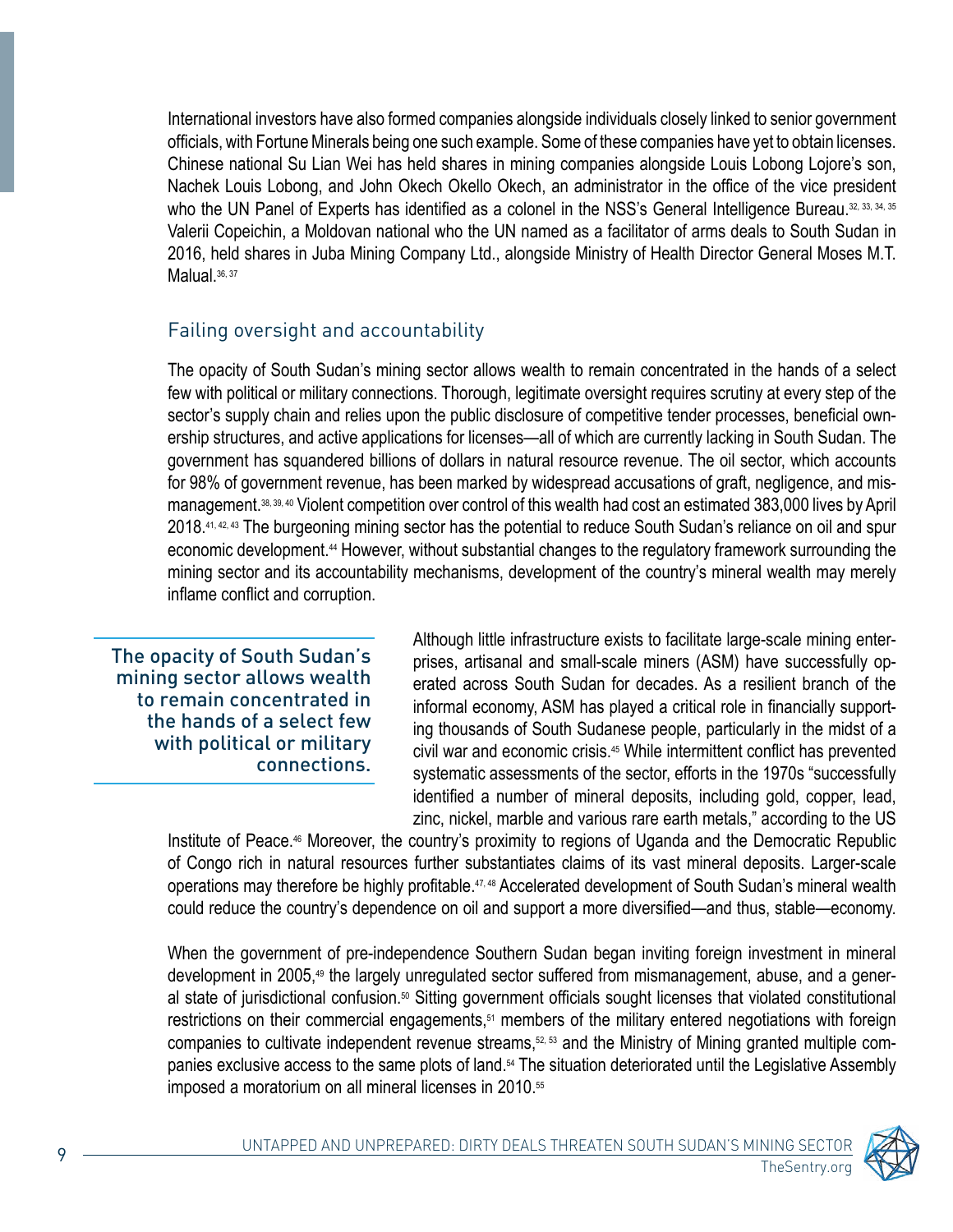Nearly two years later, Kiir signed the 2012 Mining Act into law, lifting the moratorium and inviting foreign investment back into the newly independent country.<sup>56</sup> Chief among its aims was the sector's formalization, requiring that all prospective companies or artisanal miners apply for licenses with the Ministry of Mining. At the time, the measure was hailed for its inclusion of several progressive initiatives, including its stated goal tions such as Cordaid identified numerous deficiencies in the new framework, specifically vague regulatory of achieving Extractives Industry Transparency Initiative (EITI) compliance.<sup>57</sup> However, watchdog organizaauthorities and the absence of meaningful enforcement mechanisms.<sup>58,59</sup> In an effort to assuage outstanding ditional regulations in 2015 that established firmer protocols for licensing and mineral title processes.<sup>®</sup> The concerns about legal ambiguities and shortcomings, the South Sudanese Legislative Assembly passed ad-Ministry of Mining also launched an online cadaster in partnership with a reputable land-mapping company that same year.<sup>61</sup> After several months-long gaps, the portal has been updated regularly since March 2019. Although critical, these measures have proven insufficient and have fallen well short of compliance with inter-<br>national transparency frameworks such as EITI.

Although the Mining Regulations of 2015 provide for a Mining Committee authorized to oversee competitive public tenders of mining licenses, a first-come, first-served policy remains in effect.<sup>62</sup> The Sentry could find no evidence that the Mining Committee has supervised any public tenders in South Sudan. As Brigadier General ment Co. Ltd, told The Sentry, "there is no competition" for mining licenses.<sup>63</sup> A consultant active in the sector Pagan Ocayi Tipo, a senior official in the Ministry of Defence and director of MED Construction for Developsimilarly indicated that the ministry accepts most applications for licenses, as long as companies pay the req-

Given the already fragile state of the economy in corruption-plagued South Sudan, due diligence measures on potential investors prove all the more critical.

uisite fees.<sup> $64$ </sup> While common in the mining industry, these types of policies contribute to opacity and encourage exploitation.<sup>65</sup> In South Sudan, companies owned by individuals with little demonstrable experience in the mining sector have obtained licenses as a result.<sup>66</sup> Additionally, according to an Ebony Center risk assessment, neither Kano for Trading and Investment nor 4MB Mining had employed geologists to advise their small-scale operations, raising concerns that license recipients lack the technical competence required to carry out operations as required by the Mining Act of 2012.67, 68 The tencies in the company's prospecting program and project proposapproval of MED Construction's licenses, despite glaring inconsis-

al, serves as a third example.<sup>69, 70</sup> Lastly, the government has swiftly approved some applications, which could suggest questionable due diligence practices.<sup>71,72</sup> For example, Guangxi Gui Zhong Mining Co. Ltd obtained a gold exploration license on June 12, 2019, just seven days after it submitted its application.<sup>73</sup> In another case, one of Alcardinal Mining Ltd's licenses received approval on June 10, 2018, only one day after the company applied.<sup>74</sup>

Given the already fragile state of the economy in corruption-plagued South Sudan, due diligence measures on potential investors prove all the more critical. Government and international investors alike must take steps to encourage transparency, due diligence, and adherence to the rule of law in order for the country's mineral wealth to benefit anyone beyond political elites and their close associates.

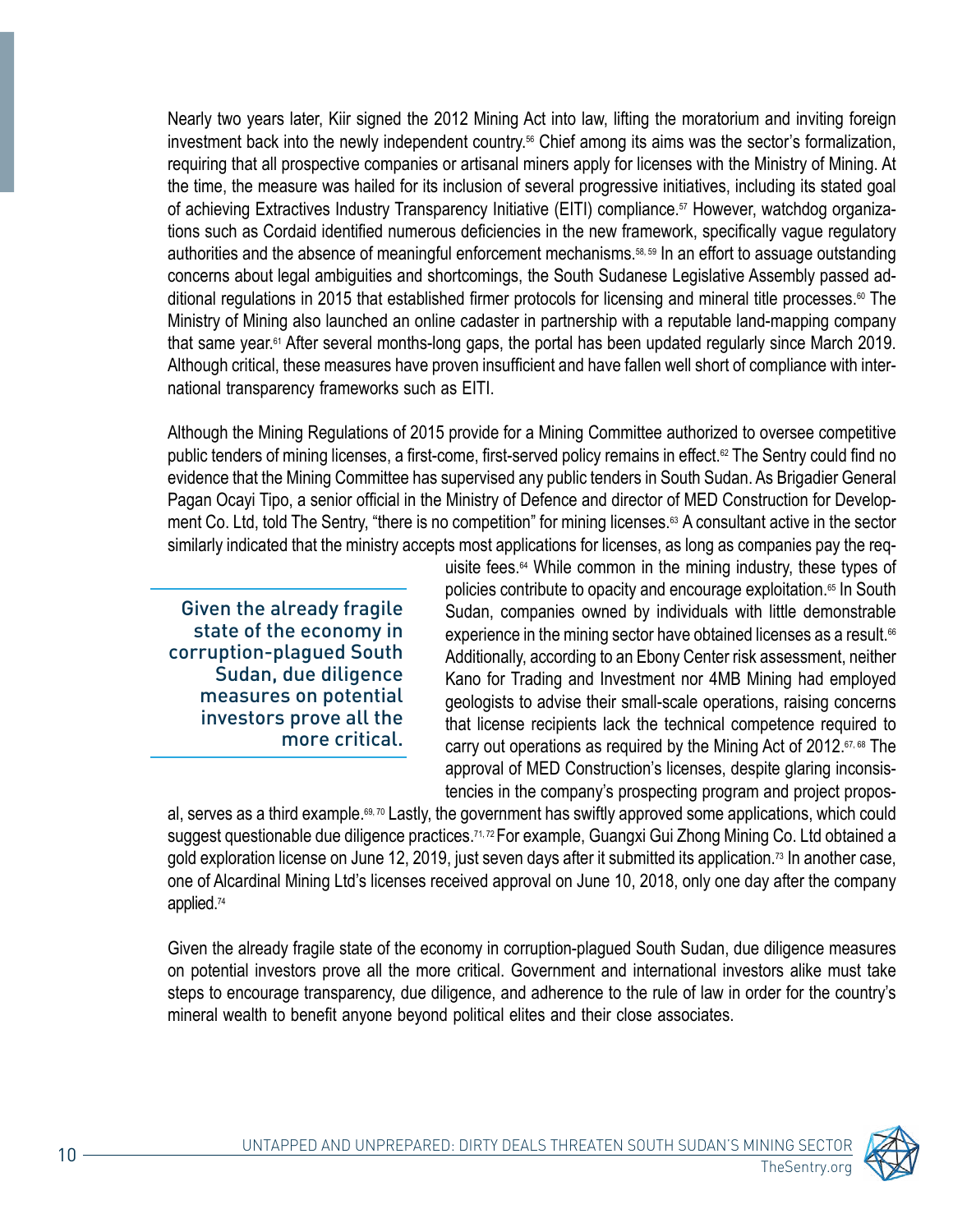#### Case study in Kapoeta

Several of the institutional failures that the 2012 Mining Act attempted to resolve have been reproduced as a consequence of state and local authorities' management of mineral resources.<sup>75</sup> In Kapoeta, which some operators label "Nugget Territory," mining companies seeking access to land have found that they must "pay twice," first with the central government—as is mandated by the 2012 Mining Act—and then with the state government.<sup>76</sup> Payments to the latter are illegal. One such instance involved New Kush Exploration & Mining Company Ltd, which has offices in the United Kingdom and South Africa.<sup>77</sup> An individual with direct knowledge of New Kush's experiences in Eastern Equatoria told The Sentry that local authorities have demanded as much as \$2,000 per year in recent years, compared to a required \$100 payment in the first year a company begins operations on an Eastern Equatoria license.<sup>78</sup>

Moreover, companies whose licenses do not appear on the official cadaster have been operating in the southeastern Kapoeta region in recent years, local residents and mining company personnel told The Sentry.<sup>79</sup> Several persons active in Kapoeta's mineral development indicated that these companies have received exploration rights directly through the state, rather than through an application with the Ministry of Mining.<sup>30</sup> Whether these companies are operating outside the established legal framework, or whether the Ministry of Mining has simply omitted these operations from its online cadaster, the result is problematic. The state government is either—knowingly or not—permitting illegal mining to take place, or the national government is failing to disclose the activities of all mining companies that currently hold or have applied for licenses in South Sudan. In 2018, residents reported observing a company known as either Mega Wild Project or Ome-<br>ga World Wide exploring in the area. However, neither the national mining cadaster nor the think tank Ebony Center for Strategic Studies' 2019 risk assessment contain any mention of a company by either of these names receiving a mining license in South Sudan.<sup>81, 82</sup> No such company appears on the corporate registry, and The Sentry was unable to confirm any beneficial owners or directors. Additionally, an individual close to the matter indicated that the company had been exploring on land awarded to New Kush Exploration & Mining Co. Limited.<sup>83, 84</sup> According to people with knowledge of New Kush's operations, state Governor Louis Lobong granted these exploration rights to Mega Wild independently of the national mining authority. When

Apart from failing to clarify and enforce national and state actors' administrative roles and duties, the Mining Act of 2012 inadequately addresses information sharing between stakeholder groups.

New Kush reported the incursion to the Ministry of Mining, however, ly, Fortune Minerals, the company partly owned by Kiir's daughter neither Juba nor Kapoeta acknowledged any wrongdoing.<sup>85</sup> Similar-Winnie, was also observed exploring within New Kush's license.<sup>86</sup>

Apart from failing to clarify and enforce national and state actors' administrative roles and duties, the Mining Act of 2012 inadequately ing companies fail to communicate with communities affected by addresses information sharing between stakeholder groups. Mintractives industry best practices that require formalized processes their operations, residents told The Sentry, which contradicts exfor community development agreements.<sup>87</sup> Other sources close to

the matter noted that foreign investors have conducted initial sampling in mineral-rich communities, only to never return.<sup>88</sup> This conduct has amplified skepticism toward foreign investment, particularly in instances where companies promised jobs and mining-related opportunities to communities. The same has held true for the relationship between the national government and locals, which a source from Kapoeta characterized

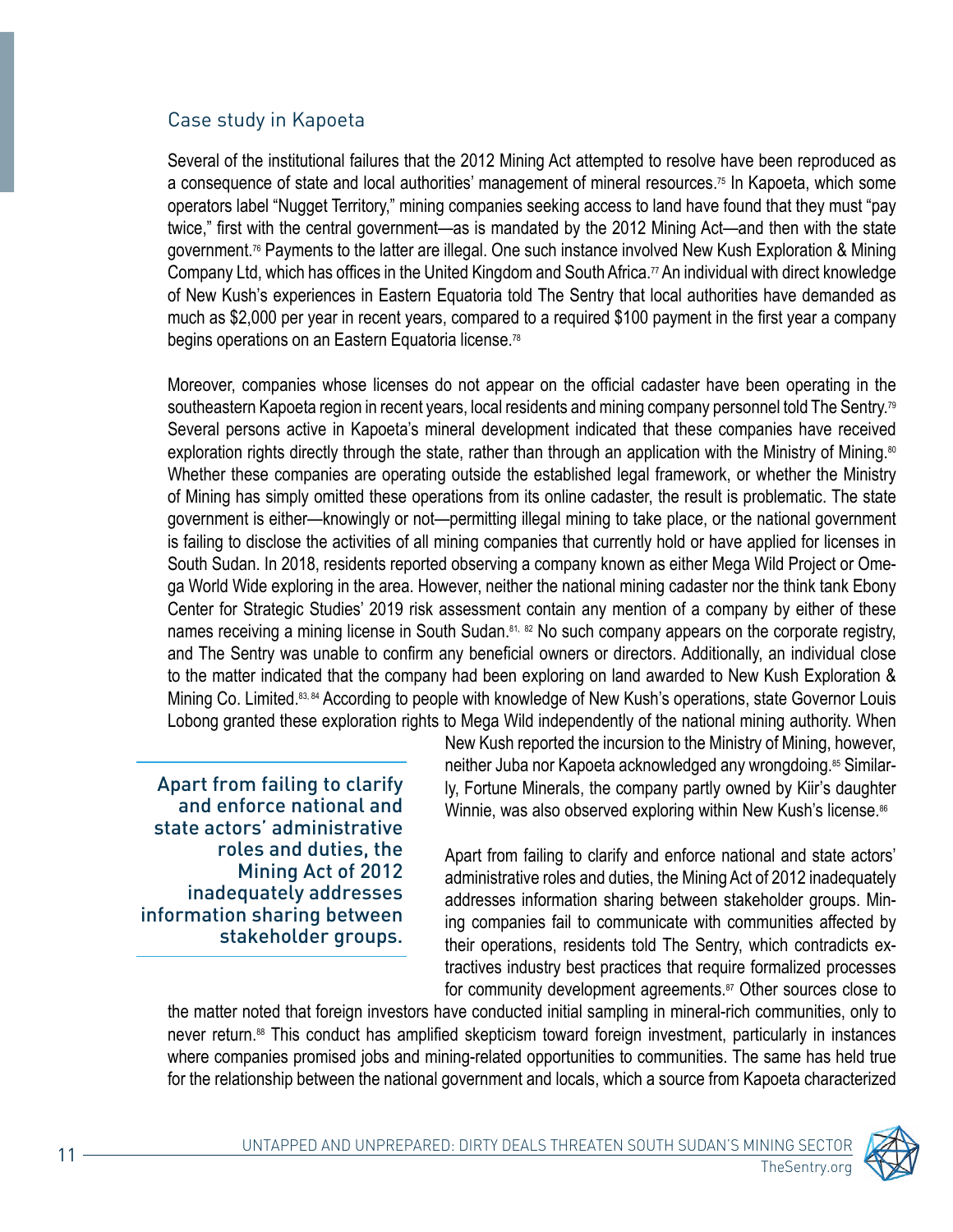as "very poor," a consequence of officials reportedly lining their own pockets with government funds intended to finance desperately needed infrastructure, schools, and medical facilities.<sup>89</sup> On some occasions, residents opposed to foreign investment have reported receiving threats from government officials or military leaders.<sup>90, 91</sup>

#### Persistent challenges to the formalization of ASM

In addition to establishing processes for the acquisition of exploration and large-scale mining licenses, the Mining Act of 2012 attempted to formalize activities in the ASM sector by requiring all prospective miners to procure a license.<sup>92</sup> However, the resources required to apply for a license are prohibitively high for many communities dependent on artisanal mining for support.<sup>93</sup> Existing law does not reflect progressive standards such as the Code of Risk Mitigation for ASM engaging in Formal Trade (CRAFT), exposing the sector to illicit activity. Nearly all ASM in South Sudan thus occurs without a license, technically violating the Mining Act.<sup>94</sup> Additionally, the government in Juba exerts little control over ongoing enterprises.<sup>95</sup> In some cases, criminal networks have exploited this vacuum, seizing control of artisanal sites to finance their operations.<sup>96</sup> In April 2019, Mining Minister Gabriel Thokuj Deng publicized changes to South Sudanese law regarding ASM op-<br>erations, which had previously required title holders to be South Sudanese and had prohibited the use of large-scale machinery or automation.<sup>97</sup> Deng said the new protocol would allow "business and investors to ital.<sup>98</sup> It was not immediately clear whether this policy was a formal amendment to existing South Sudanese use bigger-scale equipment to boost the mining" in what he called a "small-scale zone" surrounding the caplaw, given the absence of publicly available documentation.

South Sudanese nationals, including near the president's military compound close to Luri, on the outskirts Regardless, several licenses granted before Minister Deng's 2019 announcement appear to be held by nonof Juba.<sup>99</sup> Notably, Alcardinal Mining Ltd, identified by the Ebony Center as a Sudanese company, holds one small-scale license in the area and is reportedly owned by Sudanese national Ashraf Seed Ahmed Hussein Ali.<sup>100</sup> Widely known as Al-Cardinal, he was designated by the US in October 2019 for conduct consistent with sanctions criteria under the Global Magnitsky Act.<sup>101</sup>

South Sudan has also failed to protect the land on which artisanal mining takes place. A 2019 study of mining enterprises in the resource-rich area of Gorom, just outside of Juba, found that a "lack of coordination among regulatory bodies, inadequate research, ineffective community participation, cumbersome and lengthy processes in registering small-scale mines, and lack of environmental education and awareness creation have been recognized as a contributory factors (sic) to the persistent environmental devastation caused by mining in South Sudan."<sup>102</sup> The findings conflict with the Ministry of Mining's stated objectives of "the development and sustainable utilization of the minerals potentials in South Sudan... the restoration of land and resources affected by mineral development," and "socially and environmentally assessed" mining and exploration projects.<sup>103</sup>

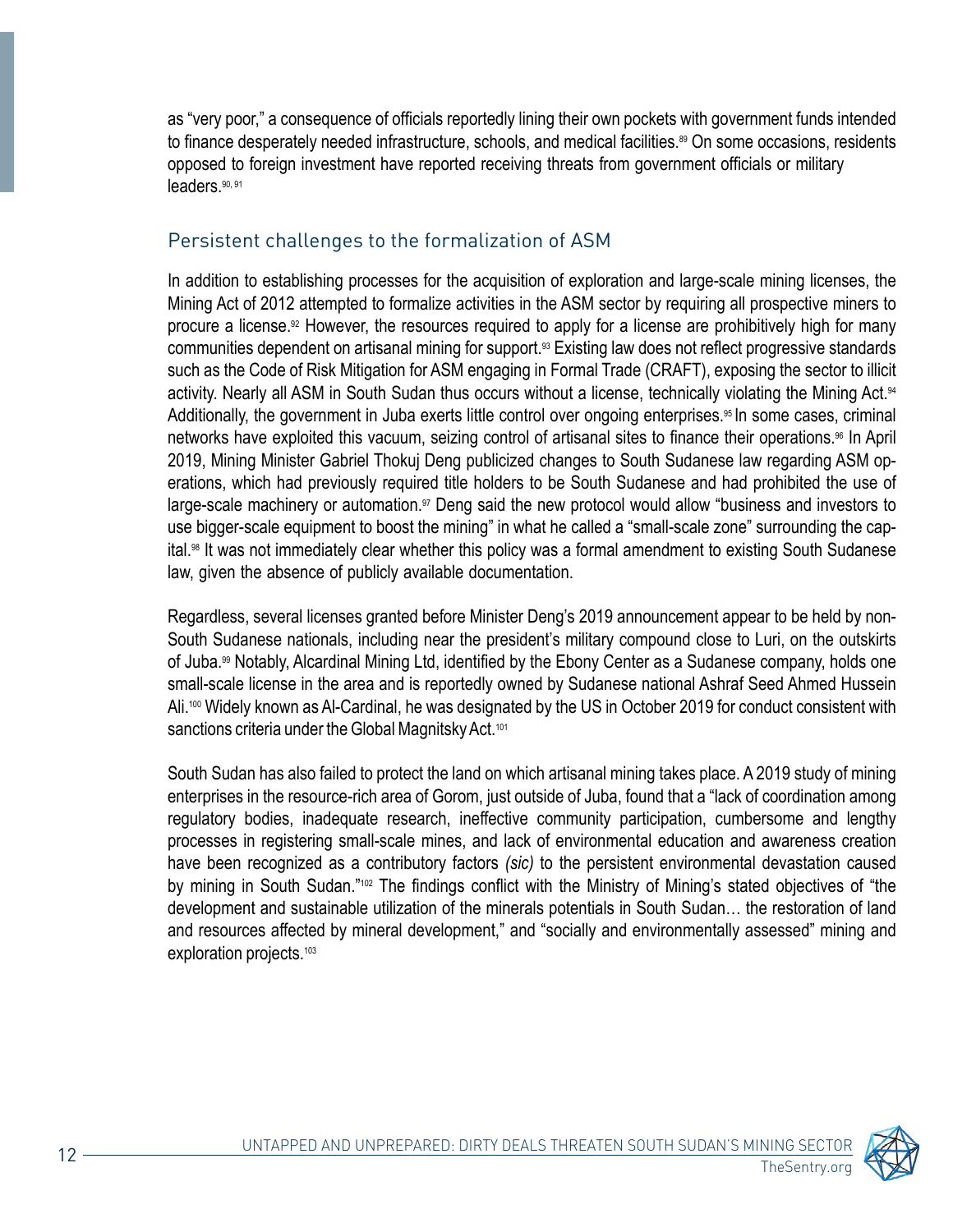In order to examine the relationship between active mining sites and conflict in South Sudan, The Sentry overlaid data from the Armed Conflict Location and Event Data Project (ACLED), a disaggregated data collection and conflict mapping initiative, with South Sudan's online mining cadaster portal. The Sentry found that the overwhelming majority of areas in which mining licenses were ultimately awarded experienced significant conflict in the months (and in some cases, days) leading up to the license's allocation. The Ministry of Mining awarded 29 of the 70-some licenses currently active in South Sudan during periods of intense fighting in 2015 and 2016. The intermittent conflict has foreclosed sustained operations and raised concerns about engagement with local communities. Apart from the major escalation of conflict in and around Fortune Minerals' Mundri license zone, widespread cattle raids in Boma state, the area where Alcardinal Mining had applied for exploration rights, resulted in the reported destruction of 700 dwellings and the "massive displacement" of the local population just two weeks before the company's application was approved.<sup>104</sup> Major armed clashes also took place, including between the army and the Sudan People's Liberation Movement in Opposition (SPLM-IO), in the area in Torit eventually awarded to Manajem Company Ltd.<sup>105</sup>

Many of these zones also experienced significant violence after licenses were awarded, prompting several companies to declare *force majeure* and leading the government to delay the start of gold mining until 2017.<sup>106</sup> In 2015, Epic Exploration, an Australian company with three active licenses, said the unstable security environment prevented the company from exploring in its Upper Nile license areas.<sup>107</sup> Two years later, "an offensive by South Sudanese militia... curb[ed] operations of the few juniors active in the south of the country," according to the Africa Mining Intelligence journal 108 As an example, The Sentry found 102 reported instances of violence in New Kush Exploration & Mining's two active concessions through quantitative analysis of ACLED data. Civilians were hurt in at least 27 of those cases. One individual who worked for New Kush recalled that three major attacks took place during exploration, ultimately leading the company to freeze operations.<sup>109</sup> Given that threats of violence and insecurity permeate much of South Sudan's mining sector, the international guidelines known as the Voluntary Principles on Security and Human Rights could provide critical guidance for companies on how to mitigate potential risks associated with engaging security forces.

#### Military mining interests

Documents reviewed by The Sentry show that South Sudan's military controls a series of companies, several of which have been involved in the mining sector. For example, a company controlled by the Ministry of Defense—Mobile Engineering Dynamics (MED) Construction for Development Co. Ltd.—holds two gold exploration licenses and another for small-scale mining in the Gorom area just west of Juba.<sup>110, 111, 112</sup> A second military-controlled company, SASS Energy Ltd., has also been linked to the project.<sup>113</sup> South African investors and South Sudan's army established SASS as a joint venture in 2013.<sup>114</sup> At one point, SASS held two licenses that were ultimately revoked because the company failed to make required payments, according to its representative, Brigadier General Pagan Ocayi Tipo.<sup>115</sup>

The military has also reportedly engaged in joint ventures in the mining sector with foreign companies. Several of these firms have active licenses. In 2010 and 2013, Bright Star International established joint

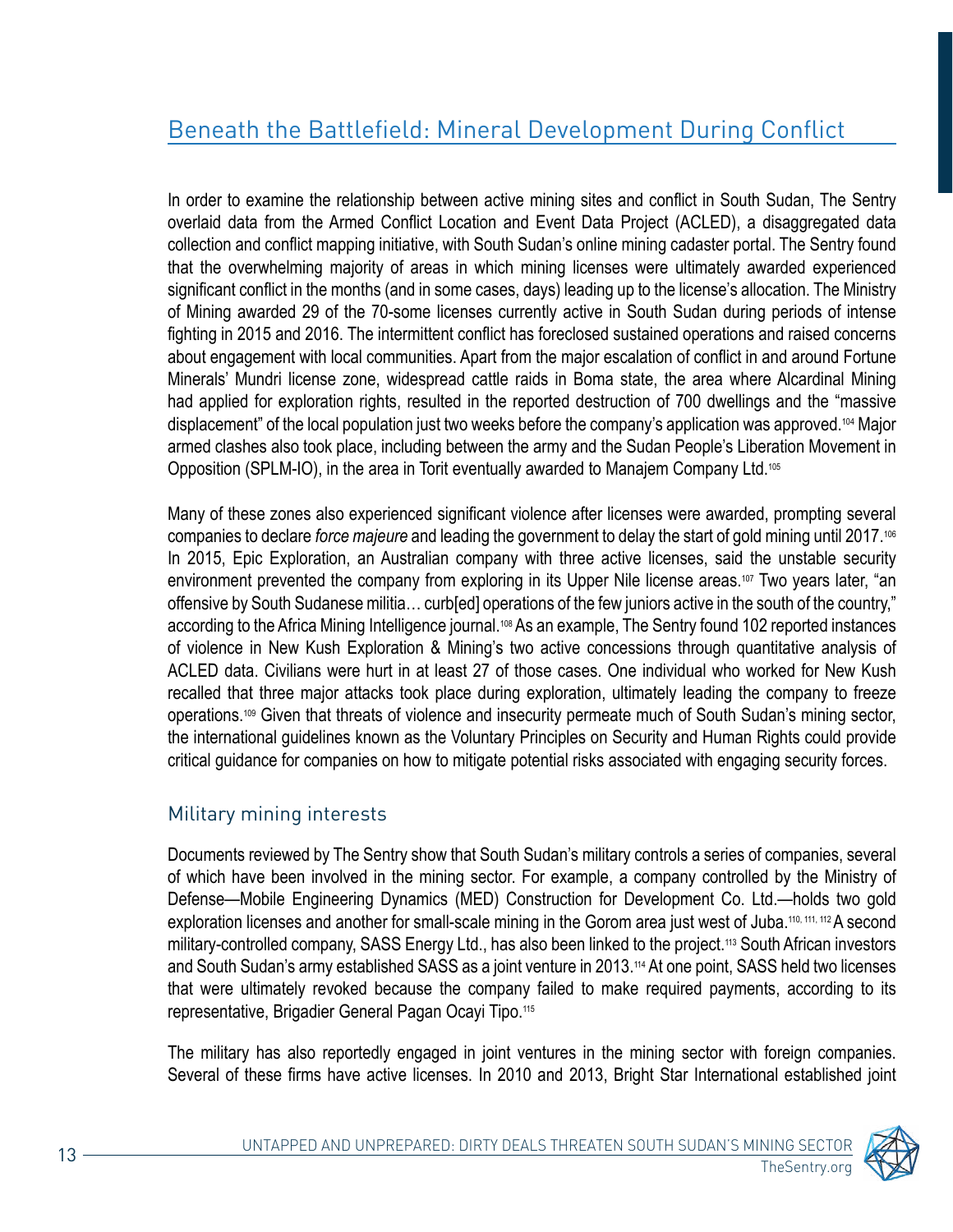ventures with foreign companies from Ethiopia and South Africa.<sup>116</sup> South Sudanese generals hold shares in Bright Star, suggesting de facto ownership by the Ministry of Defense. Australian company Epic Exploration launched two joint ventures with South Sudan's military prior to commencing operations, according to a 2015 report by the US Institute of Peace.<sup>117</sup> An American company incorporated in Delaware in 2017, 4MB Mining, Ltd., entered into a joint venture with South Sudan's Military Intelligence.<sup>118, 119</sup>

Between January 2018 and January 2019, MED Construction, one of several commercial entities controlled by the Defense Ministry's Directorate of Military Economic Corporation, received three licenses from the Ministry of Mining.<sup>120, 121</sup> In response to questions from The Sentry, Tipo, who heads military production at the directorate, said that his office oversees this company and several others, including Bonga Transport Company Limited.<sup>122</sup> MED Construction's listed shareholders are all directors within the directorate. Tipo told The Sentry by telephone. In addition to himself, they include Dau Aleer Abit, Deng Solomon Leek, Baak Ayuel Madut, and Majok Mayen Deng.<sup>123</sup> Most of the shareholders are senior army officials. MED Construction's shares ultimately "belong to the Ministry of Defense," the brigadier general said.<sup>124</sup> However, the company's May 2017 incorporation records give no indication that the Defense Ministry has a controlling stake. "The government cannot actually be involved in conducting business" in South Sudan, Tipo explained 125 "So the branch of Military Economic Corporation, actually it is a branch that is authorized by the ministry to conduct business on behalf of the Ministry of Defense. The name of the Ministry of Defense cannot come in."126 MED Construction's ambiguous status parallels military business interests in Myanmar, where private companies owned and run by military officers and other government officials have been major players in the mining industry.<sup>127</sup> Such obfuscation undermines public scrutiny of the Ministry of Defense's business interests and raises concerns about the reporting and oversight of ministry revenues.

Additionally, the transactions surrounding MED Construction's licenses raise questions about the government's ability to account for revenue generated by the mining sector and military-affiliated businesses. Payment for the mineral licenses went to a commercial bank account, rather than the central bank or Finance Ministry, according to Tipo, who said MED Construction paid around \$27,000 for the licenses it currently holds.<sup>128</sup> In order to finalize its acquisition, the company deposited the money into an account at a South Sudanese commercial bank and then delivered the receipt to the Ministry of Mining's cadastral department.<sup>129</sup> Defense Minister Kuol Manyang Juuk established the Directorate of Military Economic Corporation in order for the army to "generate money of its own," according to Tipo.<sup>130</sup> The brigadier general stated that any revenue generated by the directorate's businesses would serve to purchase uniforms, train troops, and fill other institutional needs.<sup>131</sup> This practice ultimately creates an extra-budgetary pool of funds that may not be subject to scrutiny by key oversight bodies, including Parliament, the auditor general, and the Anti-Corruption Commission.

When asked about the process by which MED Construction acquired its mining licenses, Tipo said that the company "developed an application composed of 200 pages."<sup>132</sup> MED then submitted the application to "the Ministry of Mining, [which] went through the application, checking all the details," he added. "When they got everything in place, they issued the license."<sup>133</sup> Although Tipo said that the full application file was too large to share with The Sentry, he provided copies of what he said were several of the proposals submitted with the company's application. A close review of those files raises several concerns about the company's functional capacity, as well as the Ministry of Mining's assessment of MED Construction's application. Documents addressing the company's environmental and community impacts are vague or appear to have been largely copied from other sources. As an example, MED Construction's Environmental Management Plan appears to

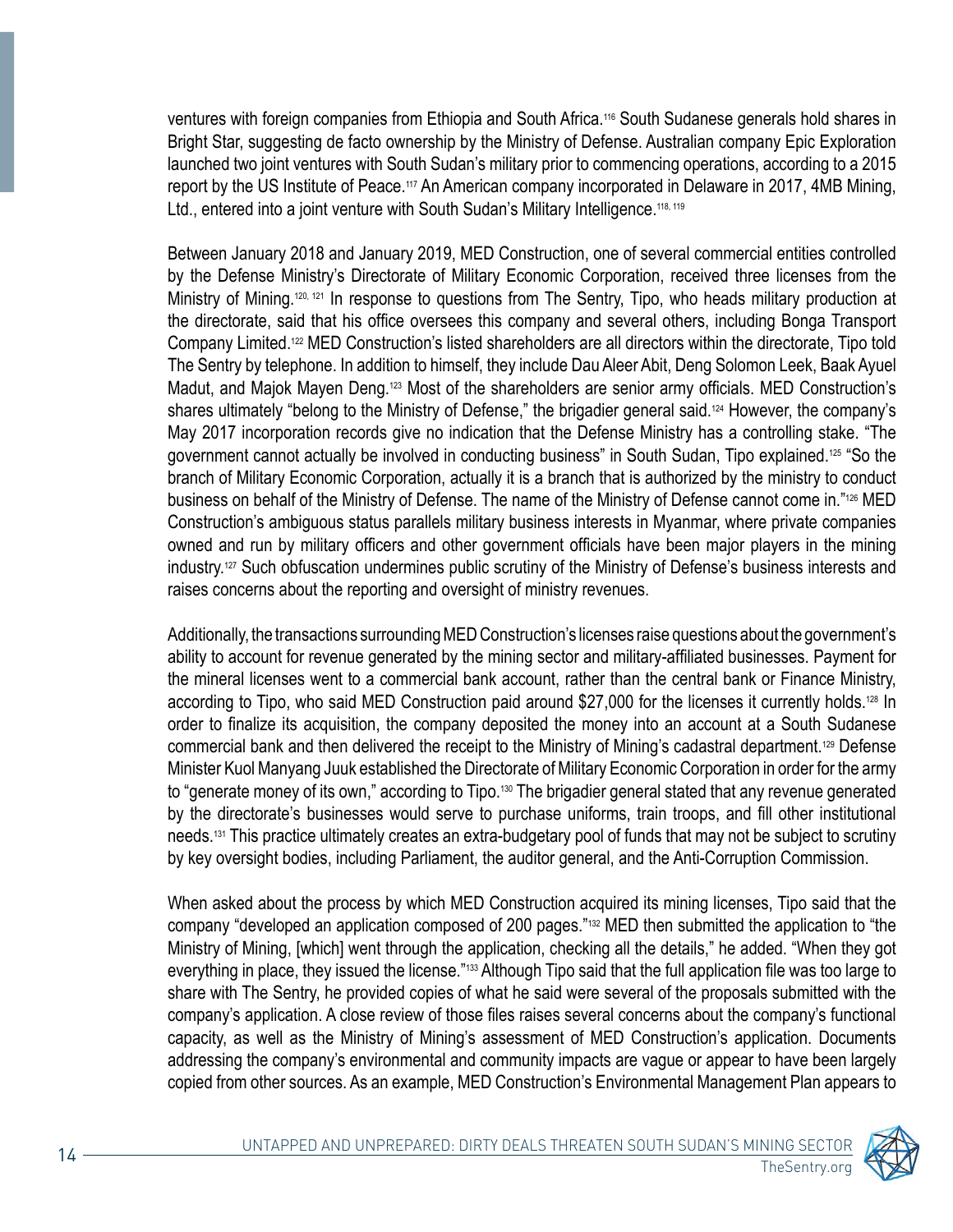be a slightly modified version of an outline of the same name by South African company Fundudzi Consulting, available on the South African Heritage Resources Agency's website.<sup>134</sup> The documents share a similar format and structure, along with many of the same headings.<sup>135</sup> Several tables appear nearly identical. Notably, both texts reference the same legislation: South African laws, such as the Mine Health and Safety Act of 1996 and a government notice from 2011, neither of which is applicable in South Sudan. An examination of document metadata further indicates that both MED Construction's proposal and the South African Heritage Resources Agency file have been named "C Hoek 210."<sup>136</sup> The file uploaded to the South African Heritage Resources Agency was created on February 24, 2017, more than two years before MED Construction was incorporated.

| Surface water:<br>There is Natural River which runs within the proposed prospecting area and few man<br>made dams. Surface water will only be required for dust suppression. Storm water will be<br>controlled and managed.                                                                                                             |
|-----------------------------------------------------------------------------------------------------------------------------------------------------------------------------------------------------------------------------------------------------------------------------------------------------------------------------------------|
| Ground water:<br>Water sustainability resolves around quality and quantity issues. Increasing demand place<br>an increasing strain on natural water bodies. Water resources depletion and pollution is a<br>threat to environmental degradation and thus social -economic conflicts deterioration and                                   |
| hence poverty propagation. Due to limited rainfall received surface water sources are very<br>scarce. The Currently the six boreholes are serving a population of 3,600 people, as well as                                                                                                                                              |
| their livestock                                                                                                                                                                                                                                                                                                                         |
|                                                                                                                                                                                                                                                                                                                                         |
| Air quality:<br>The air quality is essentially unpolluted but is can be disturbed by the movement of heavy<br>earthmoving equipment which can generate dust and cause nuisance and health<br>implication to workers and people living nearby. The prospecting operation will ensure that<br>the dust suppression method is implemented. |
|                                                                                                                                                                                                                                                                                                                                         |
| Noise:                                                                                                                                                                                                                                                                                                                                  |
| The surrounding areas are<br>such as tractors and the The proposed operation will comply with the                                                                                                                                                                                                                                       |
| provisions of the Mine Health and Safety Act, 1996 (Act 29 of 1996)                                                                                                                                                                                                                                                                     |
| with ear plugs. All Prospecting vehicles will be equipped with silencers and maintained in<br>a road worthy condition.<br>Sites of archaeological and cultural interests:<br>No sites of archaeological or cultural interest were identified.                                                                                           |
|                                                                                                                                                                                                                                                                                                                                         |
| The site is not within any methods are the site or within 20 km. The site is not within any                                                                                                                                                                                                                                             |
| threatened ecosystem as per government notice 1002 of 2011.                                                                                                                                                                                                                                                                             |
|                                                                                                                                                                                                                                                                                                                                         |
| Project motivation:<br>Prospecting sector contributes significantly to the economy. It is one of the major<br>employers. Mineral exploration is required in order to sustain and also to increase the                                                                                                                                   |
|                                                                                                                                                                                                                                                                                                                                         |

Another document, MED Construction's 20-page project proposal, listed activities inconsistent with those authorized by the Ministry of Mining. According to the cadaster, MED Construction only received approval for gold exploration. However, the proposal identifies diamond drilling as the company's "principal prospecting activity."137 Several pages later, Imbawula Mining Pty Ltd., a South African mining company with no known activity in South Sudan, is listed as the company conducting exploration.<sup>138</sup> "Before any diamond drilling work commences," the report states, "Imbawula Mining Pty Ltd will consult with the registered surface rights owners and notify them of the company's intentions to prospect within their land/area."<sup>139</sup> When asked whether MED Construction had ever sought a relationship with Imbawula Mining, Tipo said, "this company is new to

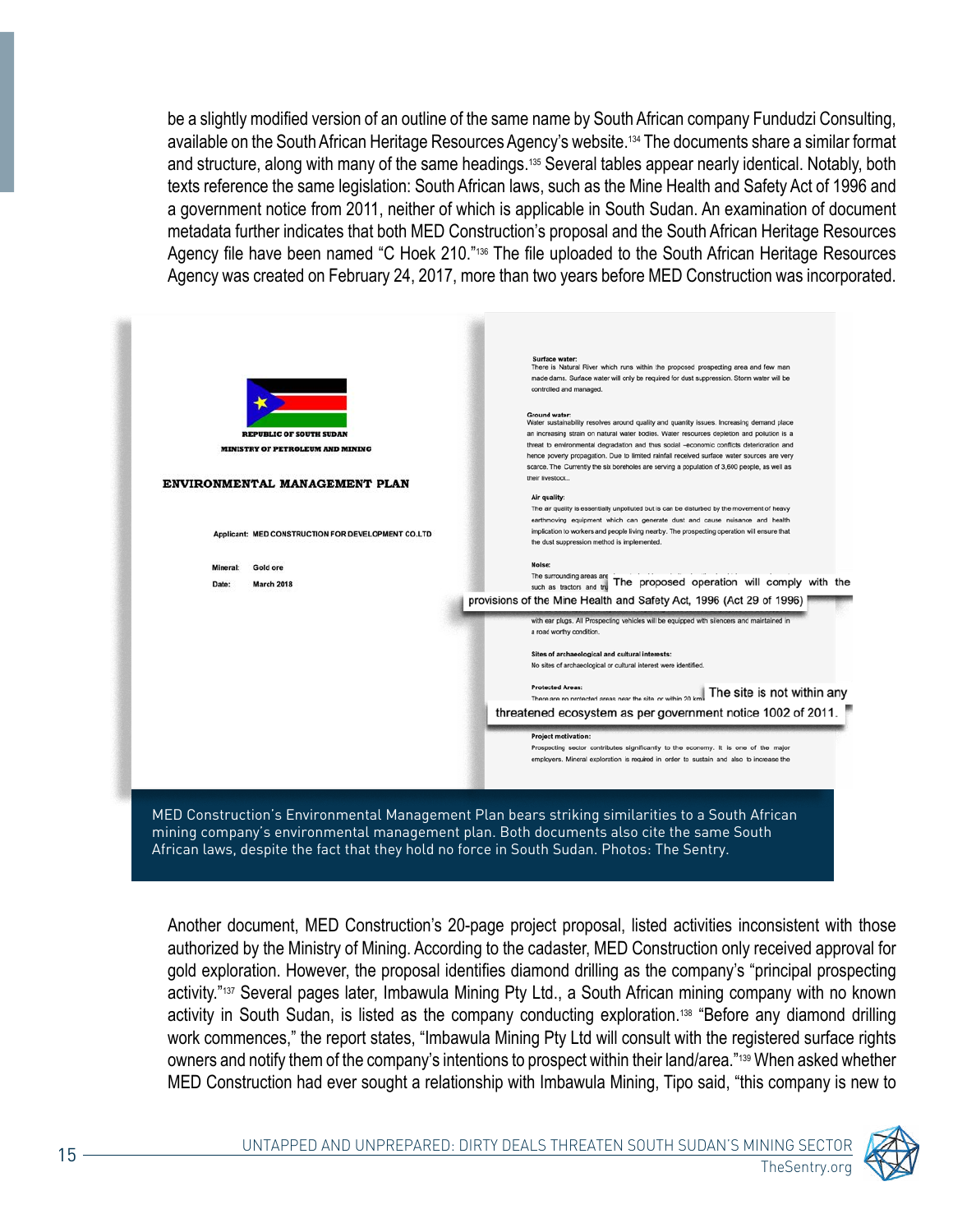me... We don't have any connection with that company."<sup>140</sup> He similarly confirmed that MED Construction was licensed to explore for gold, not diamond.<sup>141</sup>

Tipo indicated that MED Construction lacks the finances to commence its exploration program, which raises concerns about the Mining Ministry's scrutiny of mining applications.<sup>142</sup> In some cases, licenses have been "revoked because they [companies] failed to pay money," he added. The Mining Act of 2012 states that "an Exploration License Title Holder shall be a company, duly incorporated, or registered as a company, under the Companies Act 2012 or its successor legislation that has the technical competence and financial ability to fulfil the License obligations."<sup>143</sup> Tipo called this requirement "important." However, he added, the "Ministry of Mining does not ask people to put the money so that they know there is money in an account."<sup>144</sup> MED

| South Sudan                                                                                                                                                                    |                       |                  |                     |
|--------------------------------------------------------------------------------------------------------------------------------------------------------------------------------|-----------------------|------------------|---------------------|
| The companies Act 2012                                                                                                                                                         |                       |                  |                     |
| Statement of particulars required for Registration.                                                                                                                            |                       |                  |                     |
| <b>Pursuant to the same Act</b>                                                                                                                                                |                       |                  |                     |
| The name: SKY MINERALS CO. LTD<br>$\Lambda$ .                                                                                                                                  |                       |                  |                     |
| The general nature of the business: Mining Company<br>В.                                                                                                                       |                       |                  |                     |
| The principal place of the business: Juba<br>C.                                                                                                                                |                       |                  |                     |
| All other places at which the business is carried out: All over South Sudan<br>D.                                                                                              |                       |                  |                     |
| E.                                                                                                                                                                             |                       |                  |                     |
| The following particulars in the case of an individual and in the<br>case of a firm of each of the individuals who are partners or<br>members of the firm.<br><b>Full name</b> | <b>Nationality</b>    | <b>Residence</b> | Other               |
|                                                                                                                                                                                |                       |                  | business/occupation |
| <b>BRIGHT STAR</b><br><b>INTERNATIONAL</b><br><b>CORPORATION LIMITED</b><br><b>Represented By</b><br>Pagan Ocayi Tipo                                                          | <b>South Sudanese</b> | Juba             | <b>Business</b>     |

I, Pagan Ocayi Tipo, Representing BRIGHT STAR INTERNATIONAL CORPORATION LIMITED, declare that the above statements are true to the best of my knowledge.

**Garang Diing Majok** 



listed as a director or representative of several mining companies established in South Sudan. Photo: Sky Minerals Co. Ltd. articles of incorporation, July 3, 2013.

Construction's proposed work program budgeted \$2.16 million to be "funded by Liketh Investments (Proprietary) Limited."<sup>145</sup> However, Tipo stated that the company had yet to receive anticipated startup capital from the government.<sup>146</sup> When asked whether MED Construction had ever received funding from Liketh Investments, Tipo stated, "never, never at all. I don't know that company."<sup>147</sup>

There are also indications of National Security Service (NSS) involvement in South Sudan's mining sector. On February 14, 2019. MED Construction received an authorization from the Taxation Branch of the NSS's Internal Security Bureau. which stated that the "company is dully (sic) cleared and deserves all assistance it needs for business Operation."<sup>148</sup> That document was classified as "Top" Secret."<sup>149</sup> Tipo explained that this document was a tax clearance, and that it is essential for all companies operating in South Sudan, not just mining companies. According to Tipo, members of the National Security Service are "employed within the Revenue Authority" to monitor company operations.<sup>150</sup> Additionally, an individual active in South Sudan's mining sector described an instance in which an NSS officer came to the mining site where he was working, detained him, and confiscated minerals he had recently



TheSentry.org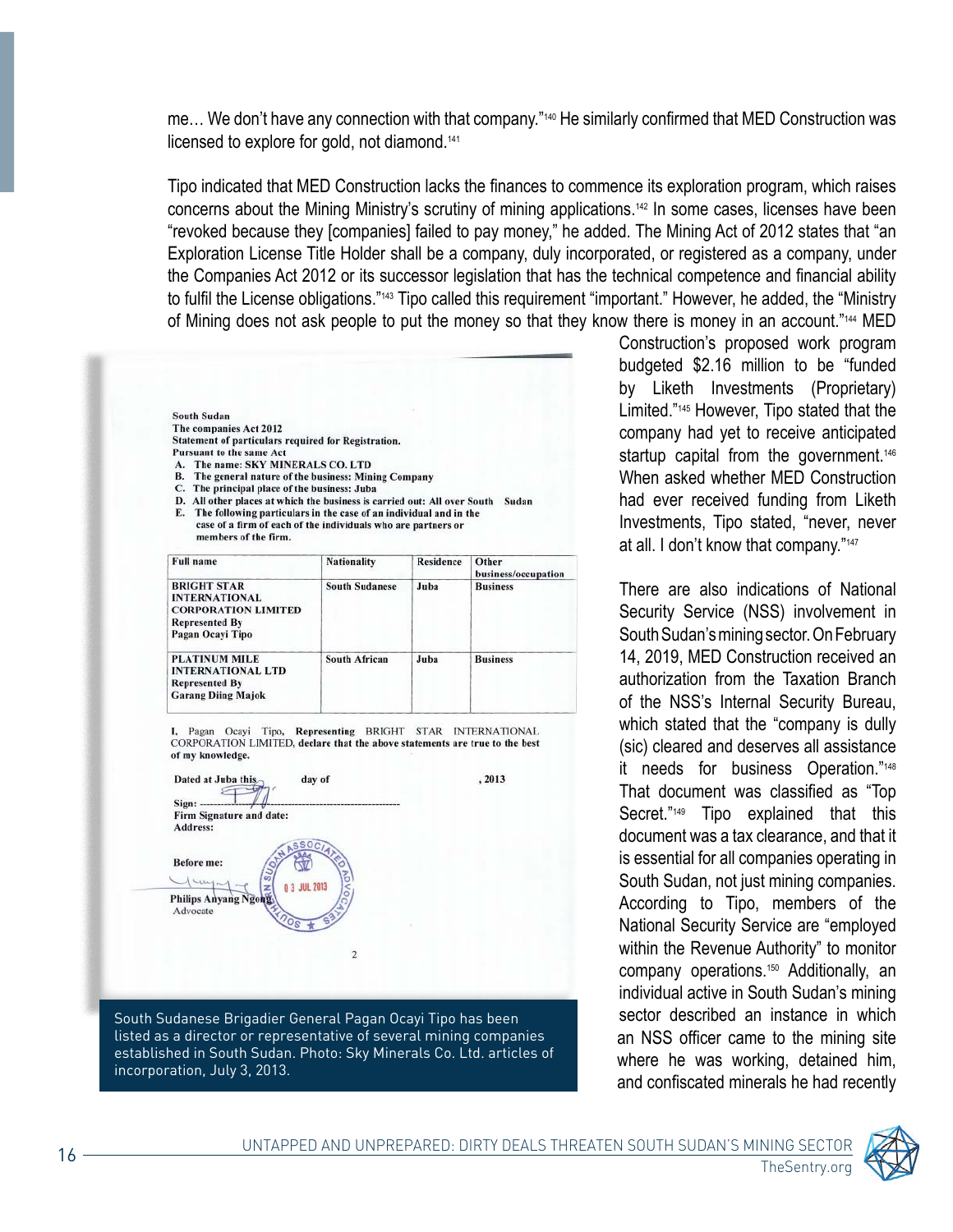unearthed, claiming it was SUDD Security's right to sell them.<sup>151</sup> Reflecting on the experience, he said: "At the end of the day, someone is just sitting there [ready to] take it away from me for no reason. It is very painful."<sup>152</sup>

Recurring violence disrupts not only mining operations but also transparency, inhibiting key oversight mechanisms and hampering any potential for free, prior, and informed consent (FPIC). When towns become battlegrounds and civilians are caught in the crossfire—as has been the case throughout South Sudan's civil war—they are unable to effectively dialogue with mining stakeholders. Any war crimes at the hands of state forces in a given community—particularly state forces previously known to hold local financial interests further impede local engagement with government representatives. FPIC can play an essential role in conflict risk mitigation, but its effectiveness depends on the lack of armed conflict. A forcibly displaced community cannot engage with mining firms, while security risks often prevent company staff from visiting affected communities. Additionally, the absence of a safe, well-maintained road system leaves mining sites generally inaccessible, preventing journalists and government members from visiting them. As then-Commerce Minister Stephen Dhieu Dau was quoted as saying in September 2012, the voice of "civil society is of utmost importance in the fight against corruption in the oil and mining sector."<sup>153</sup>

#### Opposition groups and security threats

Even with a peace agreement in place, violence still plagues mining companies operating in South Sudan and hinders sustained operations. The lack of security personnel to protect mining sites has discouraged international investment. Non-state armed groups and criminal networks deliberately target natural resources, including legitimate active mining sites. A shortage of police forces compounds these threats to legitimate enterprises. Without a sufficient police force to monitor the security of active mining sites, companies have enlisted the military, the National Security Service (NSS), or local guards for protection. These practices have taken place without public disclosure, exposing the sector to possible improper interference from armed groups.

In an April 2019 appeal to investors, Mining Minister Gabriel Thokuj Deng said the government would deploy an additional 1,000 police officers to active sites  $154$  It is unclear whether the force would be sufficient, particularly in National Salvation Front (NAS) strongholds. In May 2019, the UN Panel of Experts on South Sudan reported strong evidence that armed factions, particularly the SPLM-IO and NAS anti-government rebels, control artisanal mining sites across Central, Western, and Eastern Equatoria.<sup>155</sup> According to the UN Panel, NAS forces had "mined gold and taxed civilian gold miners around Lobonok, around Wondoruba and along the Luri River" to draw revenue streams that could be used to support continued military operations.<sup>156</sup> Representatives of both militant groups confirmed their involvement in "occasional artisanal gold mining," and stated that they have taxed "civilians who mined gold in areas they controlled," according to the panel.<sup>157</sup> Although the panel noted that civilians were often coerced into supporting such operations, the national government has accused them of freely colluding with rebel forces. In December 2018, Kiir described residents of Lobonok as rebel sympathizers, stating, "You know very well that they are here. They are involved in gold mining."<sup>158</sup>

In addition to mining activity disruptions caused by protracted conflict, "criminal networks who do not hesitate to use violence" control some artisanal mining sites in Kapoeta, according to Cordaid, a development group that published an extensive study of South Sudan's mining sector in 2016.<sup>159</sup> Heavily armed personnel operate on

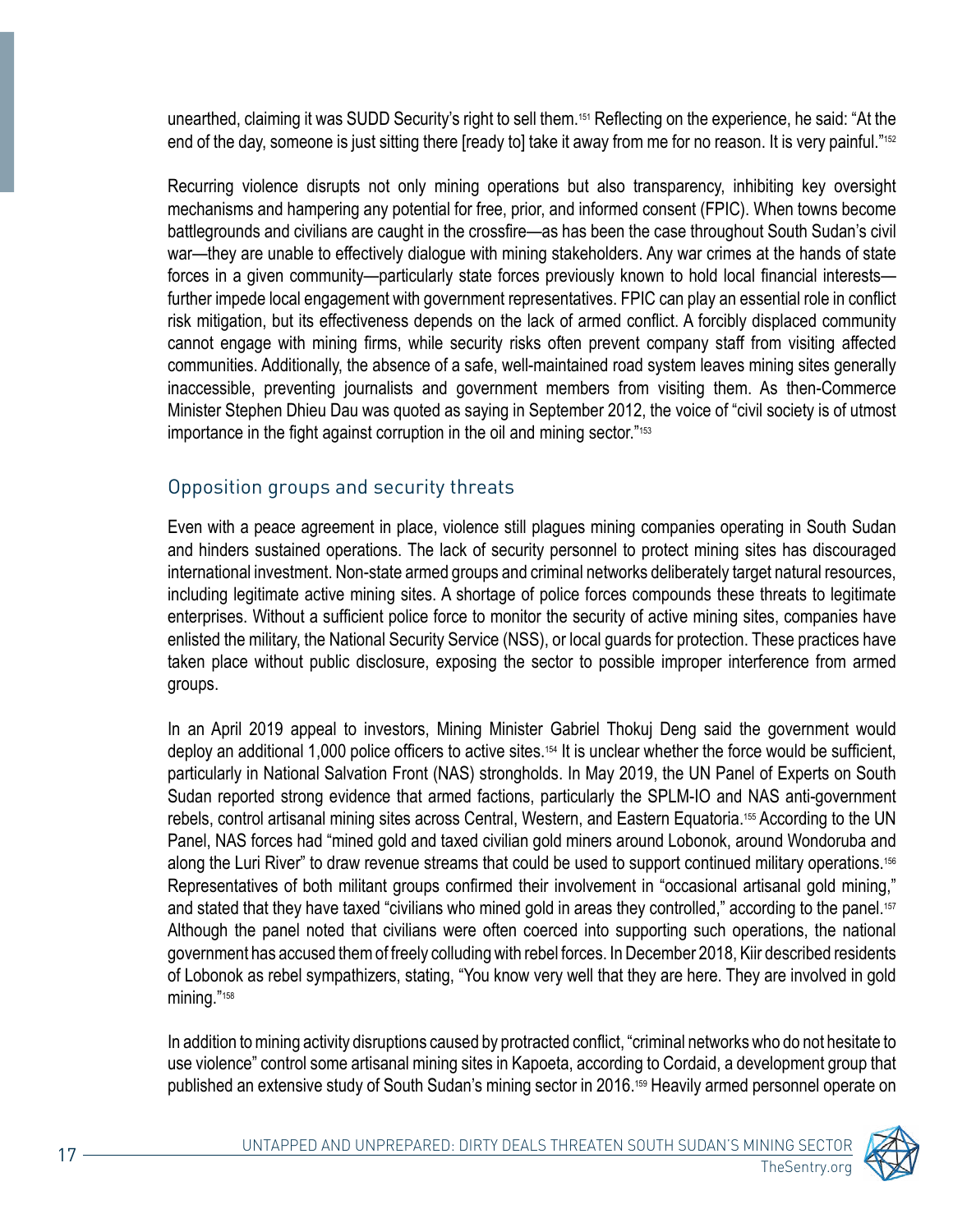numerous mining sites in South Sudan. In some cases, police officers provide protection alongside soldiers, while the army alone is present in others.<sup>160, 161</sup> According to a former contractor for a company involved in mineral exploration in Kapoeta, employees used to enlist "local paramilitary police... county intelligence guys, if there is such a thing in South Sudan," to travel safely to mining sites from Northern Turkana in neighboring Kenya.<sup>162</sup> Other sources have corroborated this claim, noting that the NSS had barred access to Kapoeta's

Vaka artisanal mining site in 2015.<sup>163</sup>

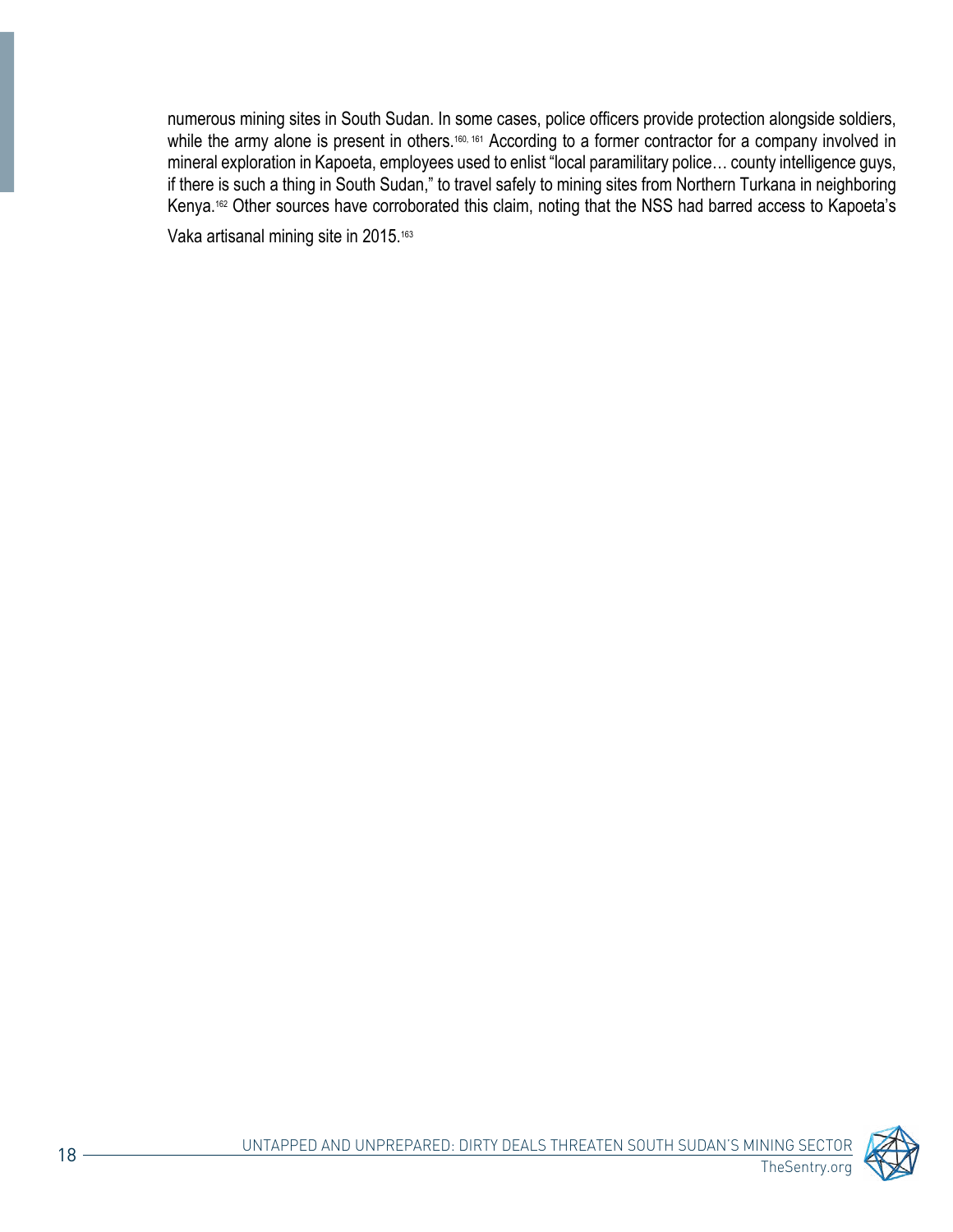## Indications of Possible Money Laundering

Several red flags for money laundering indicate that potential fraud, waste, and abuse mar South Sudan's mining sector. Minors have been listed as shareholders for two mining companies with active licenses. Individuals who have held public positions, or who have close ties to such individuals, hold others. The 35% shareholder of Jok Bell International Trading Co. Ltd was six years old when the company received its exploration license in March 2016, according to company documents.<sup>164</sup> In another instance, the Ministry of Mining awarded an exploration license in the mountainous terrain of Eastern Equatoria to Harmony International Company in February 2018.<sup>165</sup> A six-year-old child held 31% of the company's shares at the time its license was awarded, according to the company's articles of incorporation.<sup>166</sup> The Ebony Center's July 2019 risk assessment found that the same company also received a provisional gold dealers' license in May 2016.167

Harmony International shareholder Ring Bulebuk Manyiel Akier denied that a child had held any shares in the company and stated that the age listed on Harmony's incorporation records was a typing error. When asked why one of the company's other shareholders, Ajak Abuk, signed on this individual's behalf on all of the company's internal documents, Akier indicated that Abuk was this individual's aunt and that she acted as his registered agent. Harmony International did not provide documentation confirming that its shareholders were all at least 18 years old. Akier shared documents with The Sentry illustrating that, in June 2017, the individual transferred 30% of his shares to Mohamed Haroun Adam, and 30% of his shares to Akier, reducing his own percentage of shares to 31%. Harmony International applied for and received its license in 2018.

In other examples, companies with active licenses are associated with individuals previously named in connection with fraud or other acquisitive crimes.<sup>168</sup> The company with the greatest number of mining licenses in South Sudan as of February 2020 is Alcardinal Mining Ltd, a business whose reported owner is a Sudanese national who is a close associate of political elites in both Sudan and South Sudan.<sup>169,170</sup> Al-Cardinal has been embroiled in two multimillion-dollar military procurement scandals and multiple instances of fraud across various jurisdictions over the past decade.<sup>171</sup> In October 2019, the US Treasury Department placed him under sanctions in accordance with the Global Magnitsky Act for having "materially assisted, sponsored or provided financial, material or technological support for, or goods or services to or in support of, corruption."<sup>172</sup> Yet the company he reportedly founded holds seven active licenses across Luri, Kapoeta, and Jonglei, including one close to the president's military compound near Luri.

scale gold licenses in the country, illustrates the critical need for greater due diligence across the sector. John Luckyfriends Trading and Construction Co. Ltd., which currently holds one exploration license and two small-Idris Lemi and Sam Lukudu own Luckyfriends, which began mineral development activities in 2015 after a previous focus on government procurement.<sup>173, 174, 175</sup> The company was named in the Dura Saga scandal, which involved the theft of hundreds of millions of dollars intended to procure sorghum for food-insecure communities. In the aftermath of the Dura Saga debacle, the World Bank and United Nations Office on Drugs and Crime's joint's Stolen Asset Recovery Initiative (StAR) identified Luckyfriends as a major recipient of contracts.<sup>176</sup> Ministry of Finance documents indicate that Luckyfriends was blacklisted as a supplier with "severe documentation issues" and identified as having received payments unrelated to any contract on file in the Ministry of Finance and Economic Planning.<sup>177</sup> StAR concluded that either the paperwork existed but could not be located, the files were irrecoverably dilapidated due to poor storage facilities, or a fraudulent payment was issued.<sup>178</sup>

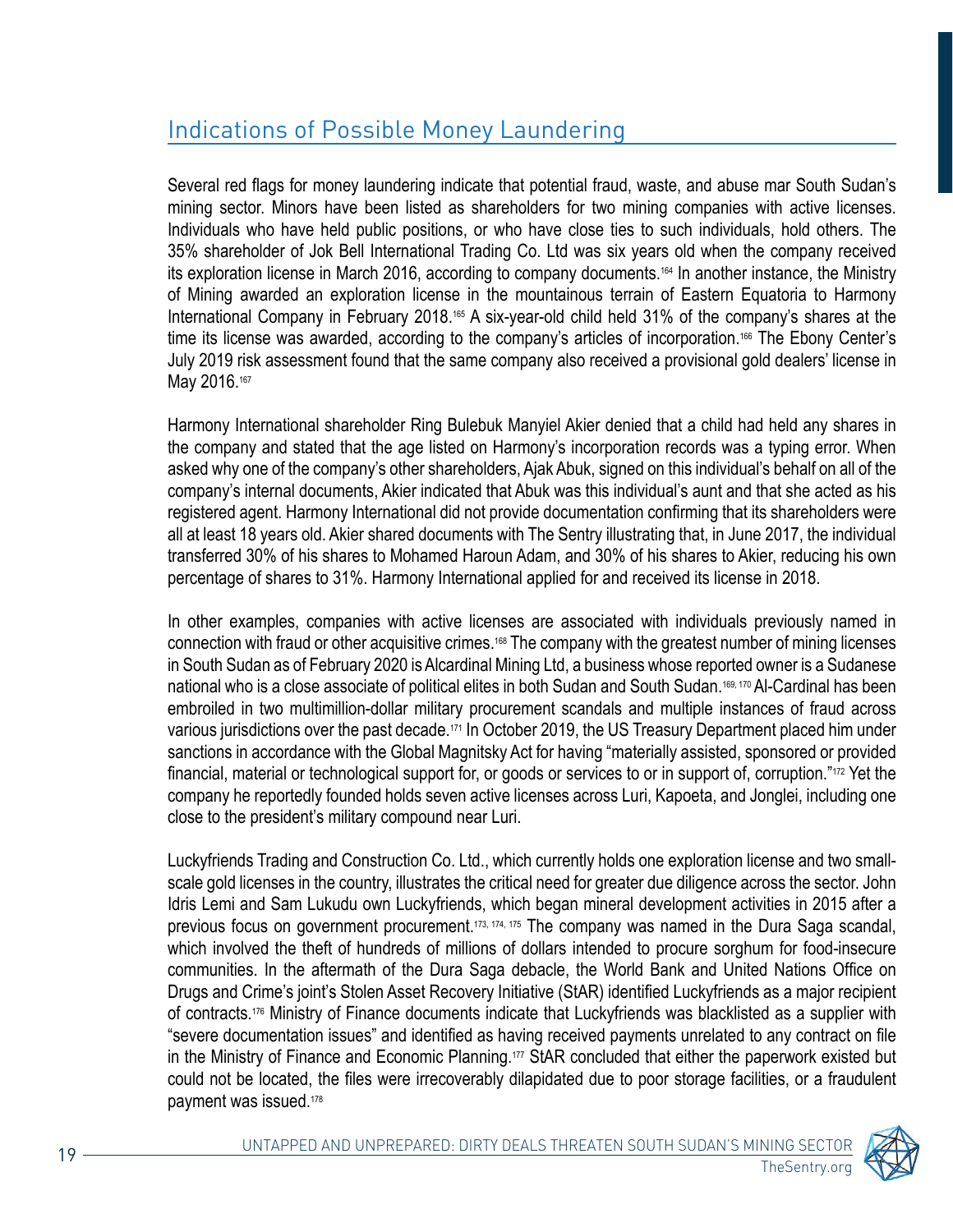## Recommendations

The Sentry recommends that relevant parties leverage financial pressure on South Sudan and that the government make a variety of structural changes to encourage responsible mineral wealth development.

### **United States**

**Issue Responsible Investment Reporting Requirements for US companies wishing to invest in South Sudan's extractives industries.** The US Department of State should encourage responsible engagement in South Sudan's mining sector by implementing investment reporting requirements for US persons. Much as it did in Myanmar, the agency should require companies to file publicly available reports detailing key information about their operations and policies related to due diligence, community engagement, human rights, anti-corruption efforts, and environmental issues, focusing on how companies are implementing the UN Guiding Principles on Business and Human Rights (UNGPs), OECD Due Diligence Guidance for Responsible Sourcing of Minerals from Conflict-Affected and High-Risk Areas, Voluntary Principles on Security and Human Rights, Extractive Industries Transparency Initiative (EITI), and other similar frameworks and initiatives

**Issue a public advisory listing typologies and enhanced due diligence measures.** Recognizing that FinCEN has issued two anti-money laundering (AML) advisories referencing political corruption in South Sudan,<sup>179</sup> the United States should consider updating financial institutions on methods and trends used to launder the proceeds of illegal mining and the extractives industry. In order to assist financial institutions in updating their customer due diligence and ongoing monitoring frameworks, an advisory should include typologies and red flags identifying methods employed by bad actors to siphon illicit funds out of South Sudan. The advisory should also recommend that financial institutions undertake enhanced due diligence measures, including identifying all parties to transactions involving South Sudan's extractives industries and conducting supply chain due diligence to guard against forced labor, including child labor. Financial institutions should require information confirming the completion of environmental risk assessments and adherence to due processes in cases where land was evacuated for resource extraction and licensing processes. Additionally, financial institutions should request information about the length of time taken to obtain mining and exploration licenses, consult the official cadaster maintained by the Ministry of Mining to validate active titles, and identify conflicts of interest between companies and government entities.

US President Barack Obama issued EO 13664 in 2014. The US president should issue a new executive **Expand US sanctions authorities**. South Sudan's conflict dynamics have evolved significantly since thenorder, or amend EO 13664, to provide additional authorities for targeting illicit financial activity.

- **Update sanctions designation criteria to include family members.** The current order should be amended to permit the designation of individuals who are the spouses or dependent children of (i) any person whose property and interests in property are blocked pursuant to EO 13664 or (ii) any South Sudanese person blocked pursuant to EO 13818.
- **Target captured business sectors.** A new executive order should limit or prohibit US persons

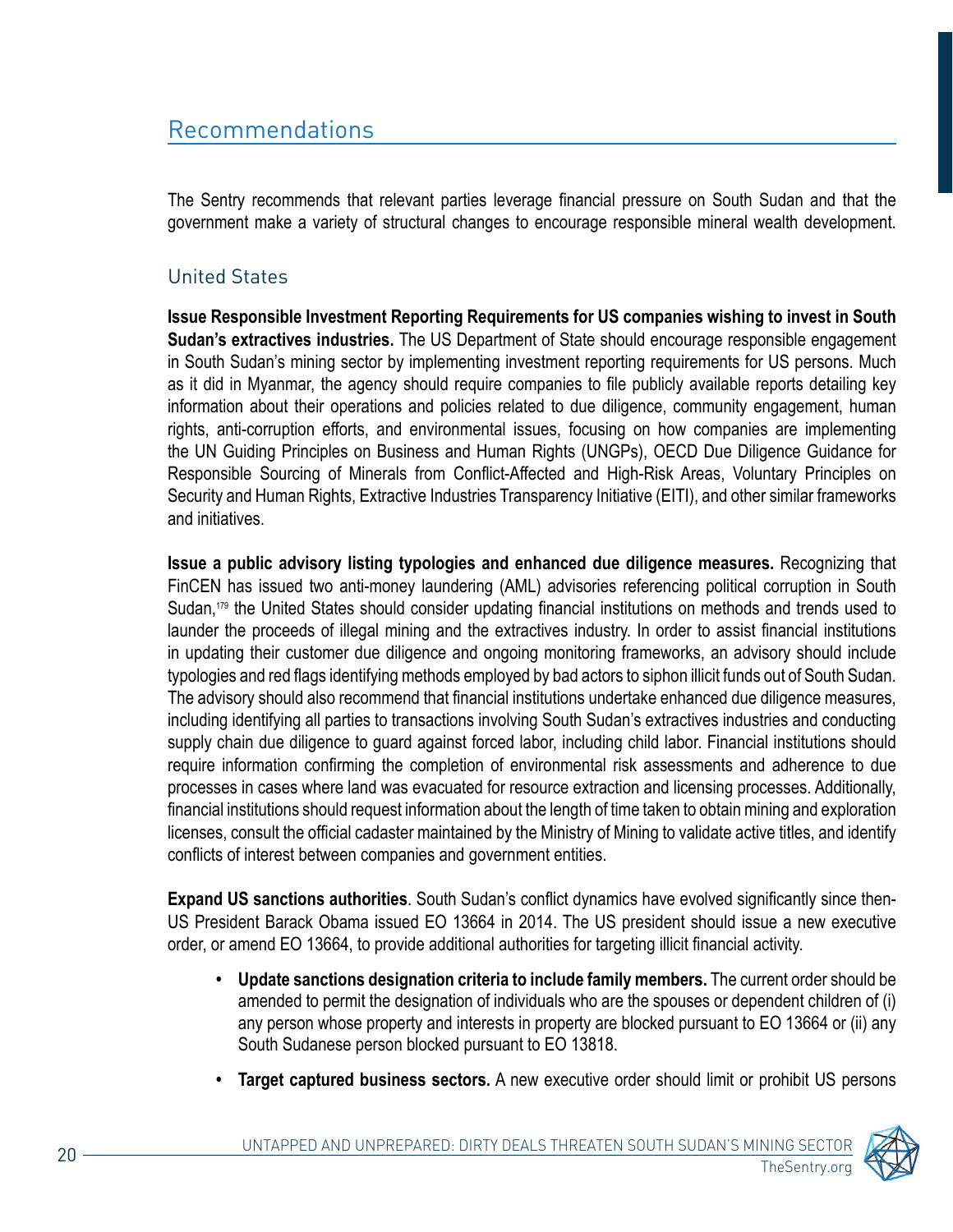from conducting business with foreign persons who are active in key sectors of South Sudan's economy that are captured by regime elites, including the mining and oil industries. Business prohibitions or requirements to report publicly on due diligence measures could emanate from this .effort

#### United Kingdom and European governments

 **Issue a public AML advisory to financial institutions warning about risks of corruption in the extractives industries.** The UK's National Crime Agency and relevant national authorities across continental Europe should issue public AML advisories on corruption in the extractives sector, citing the risks of laundering the proceeds of corruption in oil, gold, and other natural resource sectors for which licenses must be awarded. In order to assist financial institutions in updating their customer due diligence and ongoing monitoring frameworks, an advisory should include typologies and red flags identifying methods employed by bad actors to siphon illicit funds out of South Sudan. The advisory should also recommend that financial institutions undertake enhanced due diligence measures, including identifying all parties to transactions involving South Sudan's extractives industries and conducting supply chain due diligence to guard against forced labor, including child labor. These advisories would complement the alert issued by the NCA in February 2020 on illicit money flows related to South Sudanese political corruption. Financial institutions should require information confirming the completion of environmental risk assessments and adherence to due processes in cases where land was evacuated for resource extraction and licensing processes. Additionally, financial institutions should request information about the length of time taken to obtain mining and exploration licenses, consult the official cadaster maintained by the Ministry of Mining to validate active titles, and identify conflicts of interest between companies and government entities.

Law enforcement. UK law enforcement should use relevant powers to investigate individuals with a UK nexus who are involved in the potentially unlawful procurement and operation of mining licenses, particularly under relevant anti-money laundering and bribery legislation. UK law enforcement should also seek to freeze or seize money and property obtained with illicit finances flowing from the South Sudanese mining sector, specifically using Unexplained Wealth Orders and Account Freezing Orders.

**Sanctions**. The UK should use its nascent autonomous sanctions regime to prioritize South Sudan and, in particular, issue network sanctions designations against actors and associated entities it deems to be involved in corruption.

#### South Sudan

**Create a public register disclosing beneficial ownership.** Key company ownership information remains inaccessible to the public. This veil of secrecy has facilitated significant acts of corruption in South Sudan over the past decade. A public online register—free to access and updated in real time—would serve as a vital tool to anti-corruption advocates, civil society, and political parties in demanding accountability from their leaders. Moreover, such an effort would demonstrate the government's commitment to building a more transparent system, a critical step in encouraging legitimate investment.

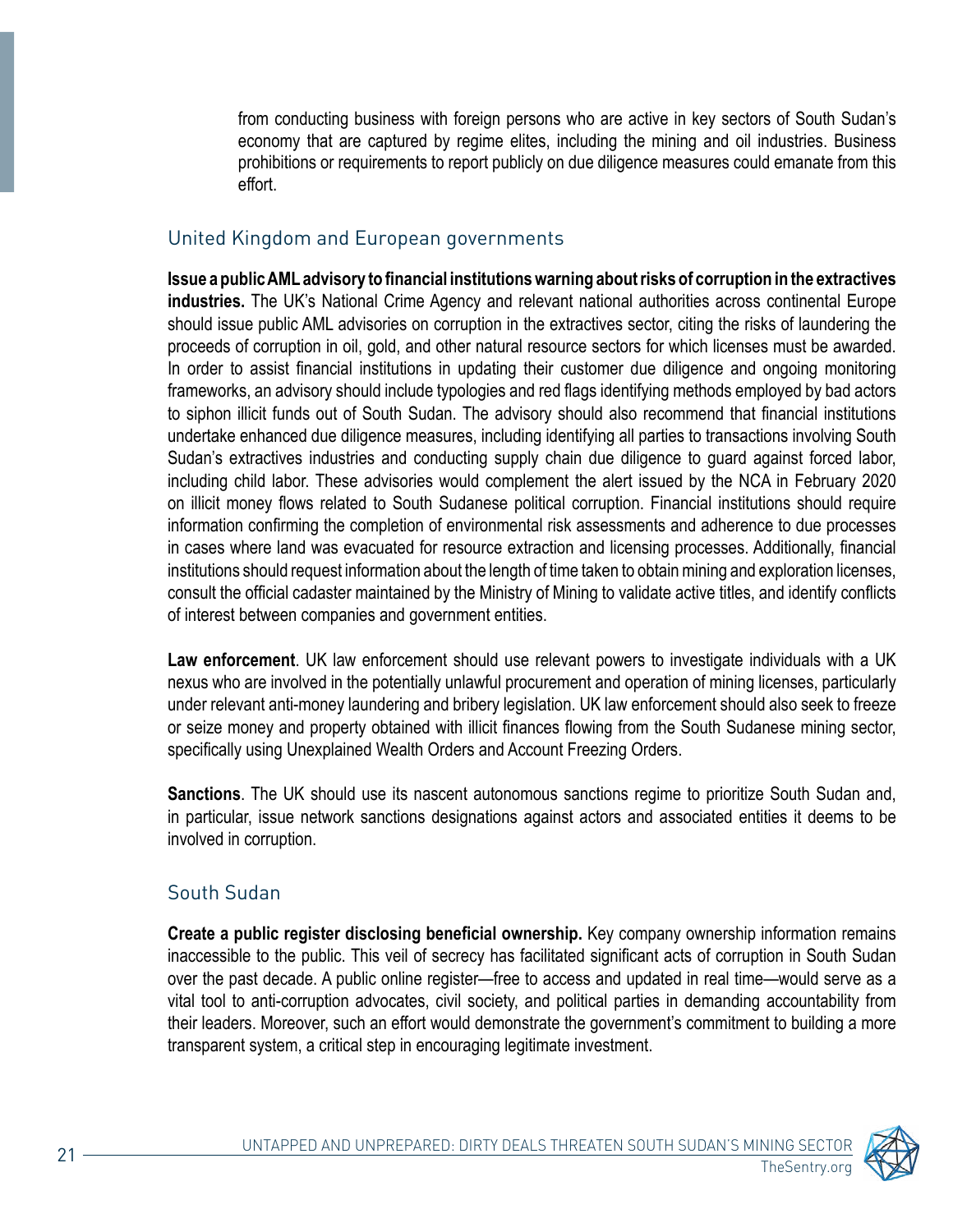**Conduct a retroactive audit of the mining sector.** Numerous red flags in South Sudan's mining sector highlight the country's susceptibility to state capture. The Ministry of Mining should retroactively audit all mining companies currently operating in South Sudan to assess the effectiveness and legitimacy of the process of awarding licenses to technically competent, legitimate enterprises. The ministry should further conduct an inquiry into the beneficial owners of mining companies and determine whether politically exposed persons have unfairly profited. Following the moratorium implemented as part of the Kimberley Process, a government-led certification initiative to clean up the diamond trade, independent audits have been required prior to resuming certified exports.

**Empower oversight institutions to enforce existing laws.** Oversight institutions should be supported in their efforts to monitor licensing processes and mining operations throughout the country. The Mining Committee responsible for approving license applications should be provided with the findings of previous investigations into cases of grand corruption, including the Dura Saga and letters of credit investigations. The government should expand the authorities of the Independent Boundaries Commission (IBC) to manage natural resource use in the country, following the FPIC guidelines for land and natural resources issues.<sup>180</sup> As part of its mandate, the IBC would flag labor abuse, gender inequality, environmental degradation, and other illegal practices that may be perpetrated in affected communities.<sup>181</sup> Over time, this enforcement should lead to the development of a National Action Plan by South Sudan to implement the UNGPs, as Kenya recently announced, and a national money laundering risk assessment, as Uganda released in 2017.<sup>182, 183, 184</sup> Civil society should also be included in oversight efforts in order to mitigate issues such as opaque licensing procedures, approvals, and public payments. The 2012 Mining Act reflects a top-down approach in which the government initiates, directs, and approves all processes, including granting licenses, compensation, and oversight of environmental issues. The State Mineral Resource Advisory Coordination Committees, which play a critical role in the approvals process, should expand their membership to include independent civil society organizations, think tanks, community members, and researchers. Furthermore, the committee in charge of mining activities in the National Legislative Assembly should be allowed to directly consult with civil society on mining issues for an independent perspective.

#### **Financial institutions**

**Employ enhanced due diligence, enhanced ongoing monitoring, screening, and transaction reviews.** An abundance of money-laundering red flags and the widespread involvement of PEPs stresses the need danese PEPs, their relatives, or their known close associates. Institutions should also implement enhanced for financial institutions to take additional steps to identify accounts held or beneficially owned by South Suscreening, enhanced ongoing monitoring, and transaction reviews to identify, investigate, and report poten-<br>tially suspicious financial activity related to South Sudan.ª<sup>s</sup>

tion and red flag systems to ensure the typologies of corruption and money laundering typical to South Sudan Update global policies with risk indicators. International financial institutions should review their transacare effectively reflected. Additionally, in jurisdictions that have not already done so, international financial institutions should add South Sudan as a country representing heightened risk of money laundering and corruption to their global AML policies. This should be done to trigger enhanced due diligence (i) at customer onboarding, (ii) for all deals involving South Sudan or South Sudanese PEPs, and (iii) for business relation-

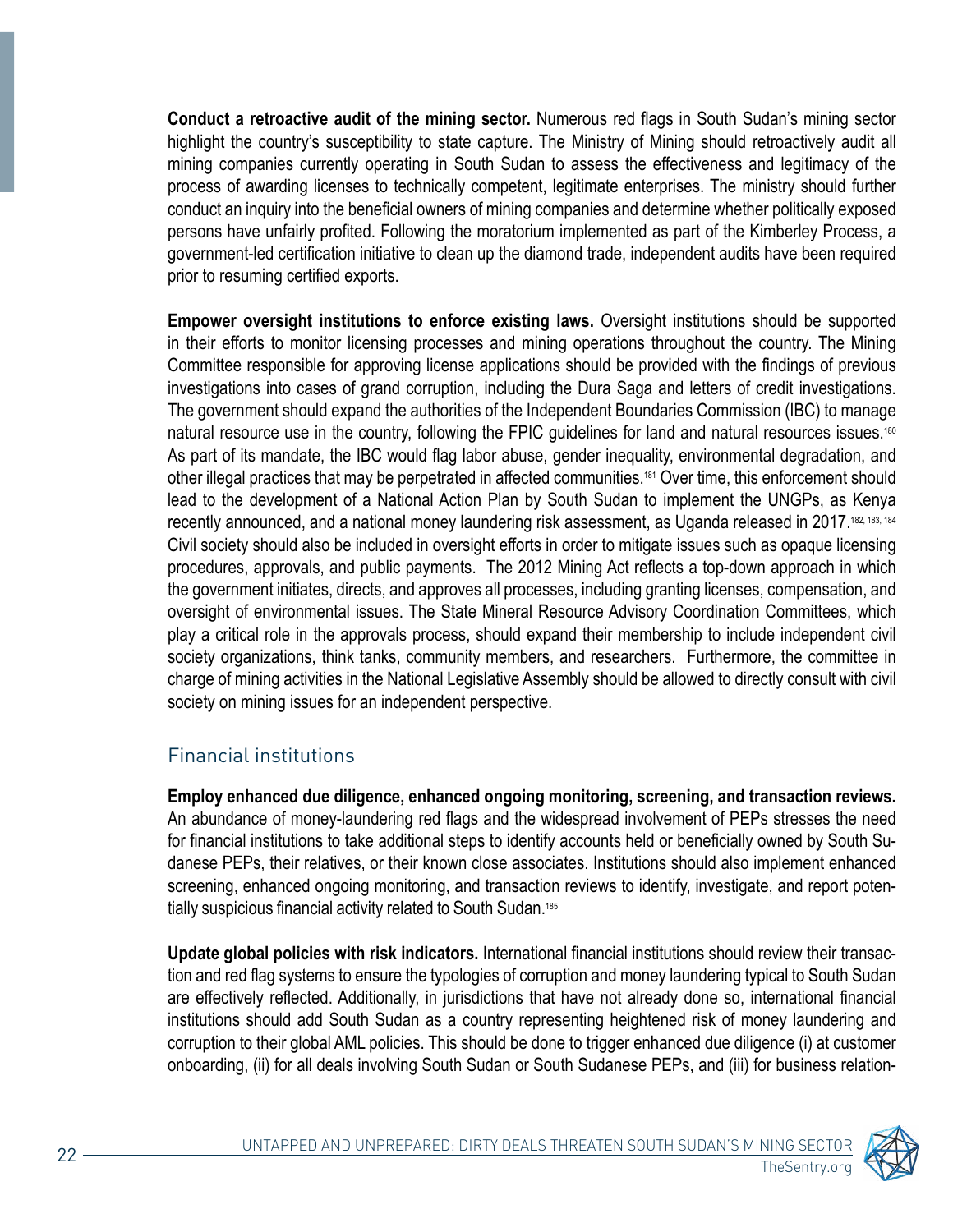ships and transactions. Critically, institutions should ensure that heightened levels of due diligence and risk assessments do not lead to wholesale de-risking of South Sudanese accounts. The use of typologies and risk indicators can ensure that institutions are performing focused due diligence without harming risk-free South Sudanese individuals and entities.

#### Mining companies and investors

Conduct due diligence sensitive to corruption and human rights risks and report on the results. Companies operating in South Sudan's mining sector should conduct ongoing due diligence consistent with the UNGPs and OECD's due diligence guidance for responsible mineral supply chains, with particular attention to identifying and mitigating risks associated with bribery, money laundering, and the direct or indirect support of public or private security forces and non-state armed groups. Companies should report publicly on the results of this due diligence through formal reporting requirement mechanisms that may be developed by the US or other governments or, absent any such mechanisms, through their websites.

Implement the Voluntary Principles on Security and Human Rights. Ongoing violence across South Sudan has prompted some companies to employ security personnel at their mining sites. Mining companies active in South Sudan should commit to observing domestic laws as well as international standards for the promotion of human rights, especially those delineated in the Universal Declaration of Human Rights. To that end, they should implement the international guidelines known as the Voluntary Principles on Security and Human Rights, identifying and mitigating risks borne of engagement with South Sudan's security forces.

**Encourage the formalization and improvement of artisanal mining activities.** Under existing South Sudanese law, the active artisanal and small-scale mining sectors remain largely informal, and local operations are technically illegal. As a multistakeholder initiative, the Code of Risk Mitigation for ASM Engaging in Formal Trade (CRAFT) encourages responsible engagement between the ASM sector and the gold industry, supporting miners in addressing sectoral risks with buyers, traders, refiners, and downstream companies.

Report on contracts with and payments to the South Sudanese government. Revenue transparency is a critical tool in the fight against corruption. Although South Sudan is not a member of key initiatives in this area, such as EITI and the Open Contracting Partnership, companies can implement the principles of these efforts and report publicly on payments made to the government and publish contracts and concessions received.

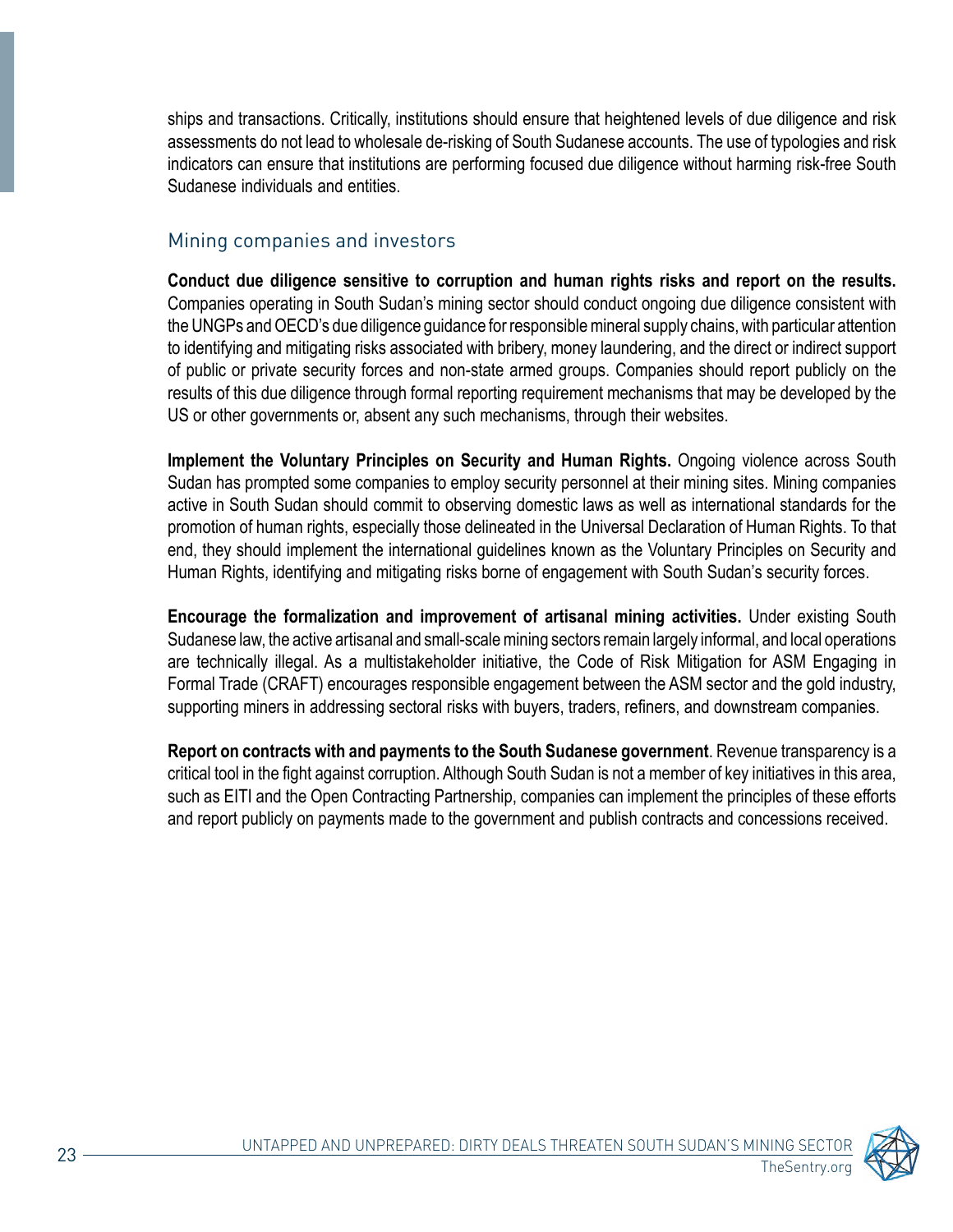## **Endnotes**

- 1 The Sentry, "Al-Cardinal: South Sudan's Original Oligarch," October 2019, available at: https://thesentry.org/reports/al-cardinal-south-sudan-oligarch/
- US Department of the Treasury's Financial Crimes Enforcement Network, "FIN-2017-A004: Advisory to Financial Institu-<br>tions on Political Corruption Risks in South Sudan," September 6, 2017, available at: https://www.fincen.gov/resources/advisories/fincen-advisory-fin-2017-a004
- 3 The cadaster is searchable, and the portal provides details about specific licenses, including the dates when they were acquired. See: Trimble Landfolio, "South Sudan Mining Cadastre Portal," available at: http://portals.flexicadastre.com/southsudan/
- 4 South Sudan Ministry of Justice, "Memorandum and Articles of Association of Fortune Minerals & Construction Ltd," March 23, 2016.
- 5 ACLED data indicates that on October 18, 2016, the Sudan Tribune reported on the suspected killing of at least four people by SPLA soldiers, who also reportedly "looted and destroyed several primary health care centers in Bari, Medwu, Bangolo, Kotobi, and Karika in Mundri West counties." See: Armed Conflict Location & Event Data Project (ACLED), South Sudan Data Set, available at: https://www.acleddata.com/data/
- 6 ACLED data indicates that on September 9, 2016, the Sudan Tribune reported on the Sudan People's Liberation Army in Opposition's (SPLA-IO) reported denunciation of "alleged rapes ongoing in the area [of Mundri East] by SPLA forces." See: Lacha Community and Economic Development, "Inter-Agency Needs Assessment: Mundri West, Mundri East and Mvolo Counties—WES," October 2016, available at:
	- http://www.lachalced.org/index.php/media/lced-downloads/20-greater-mundri-assessment-report-oct-2016/file
- 7 Sam Mednick, "Rape Reaches 'Epidemic Proportions' in South Sudan's Civil War," Associated Press, March 25, 2017, available at: https://apnews.com/0ed9bcdbb4d641ddae1184babbf4ffef
- 8 Lacha Community and Economic Development, "Inter-Agency Needs Assessment: Mundri West, Mundri East and Mvolo Counties-WES," October 2016, p. 7, available at: http://www.lachalced.org/index.php/media/lced-downloads/20-greater-mundri-assessment-report-oct-2016/file
- 9 United Nations Human Rights Council, "UN Experts call for UN special investigation into epic levels of sexual violence in South Sudan," December 2, 2016, available at: https://www.ohchr.org/EN/HRBodies/HRC/Pages/NewsDetail.aspx?NewsID=20979&LangID=E
- 10 United Nations Commission on Human Rights, "Report of the Commission on Human Rights in South Sudan," March 6, 2017, p. 8, available at: https://www.ohchr.org/EN/HRBodies/HRC/RegularSessions/Session34/Documents/A HRC 34 63 AEV%20-final.docx
- 11 See note 7. For more on sexual and gender-based violence in Mundri, see also note 8.
- 12 Financial Action Task Force, "Politically Exposed Persons (Recommendations 12 and 22)," June 2013, available at: http://www.fatf-gafi.org/media/fatf/documents/recommendations/Guidance-PEP-Rec12-22.pdf
- 13 See note 4.
- 14 South Sudan Ministry of Justice, "Memorandum and Articles of Association of Manajem Company Ltd," January 27, 2016.
- 15 South Sudan Ministry of Justice, "Memorandum and Articles of Association of Consolidated Minerals and Energy Re-<br>sources Investment Company Limited," June 2007.
- tion 2428 (2018)," April 9, 2019, pp. 36-37, available at: https://www.undocs.org/S/2019/301 16 United Nations Security Council, "Final Report of the Panel of Experts on South Sudan, Submitted Pursuant to Resolu-
- 17 South Sudan Ministry of Justice, "Memorandum and Articles of Association of Goldstone Mining Co. Ltd," July 21, 2015.
- 18 South Sudan Ministry of Justice, "Memorandum and Articles of Association of World Focus Mining Ltd," May 5, 2016.
- 19 South Sudan Ministry of Justice, "Memorandum and Articles of Association of Afro-Sino Investment," August 18, 2011.

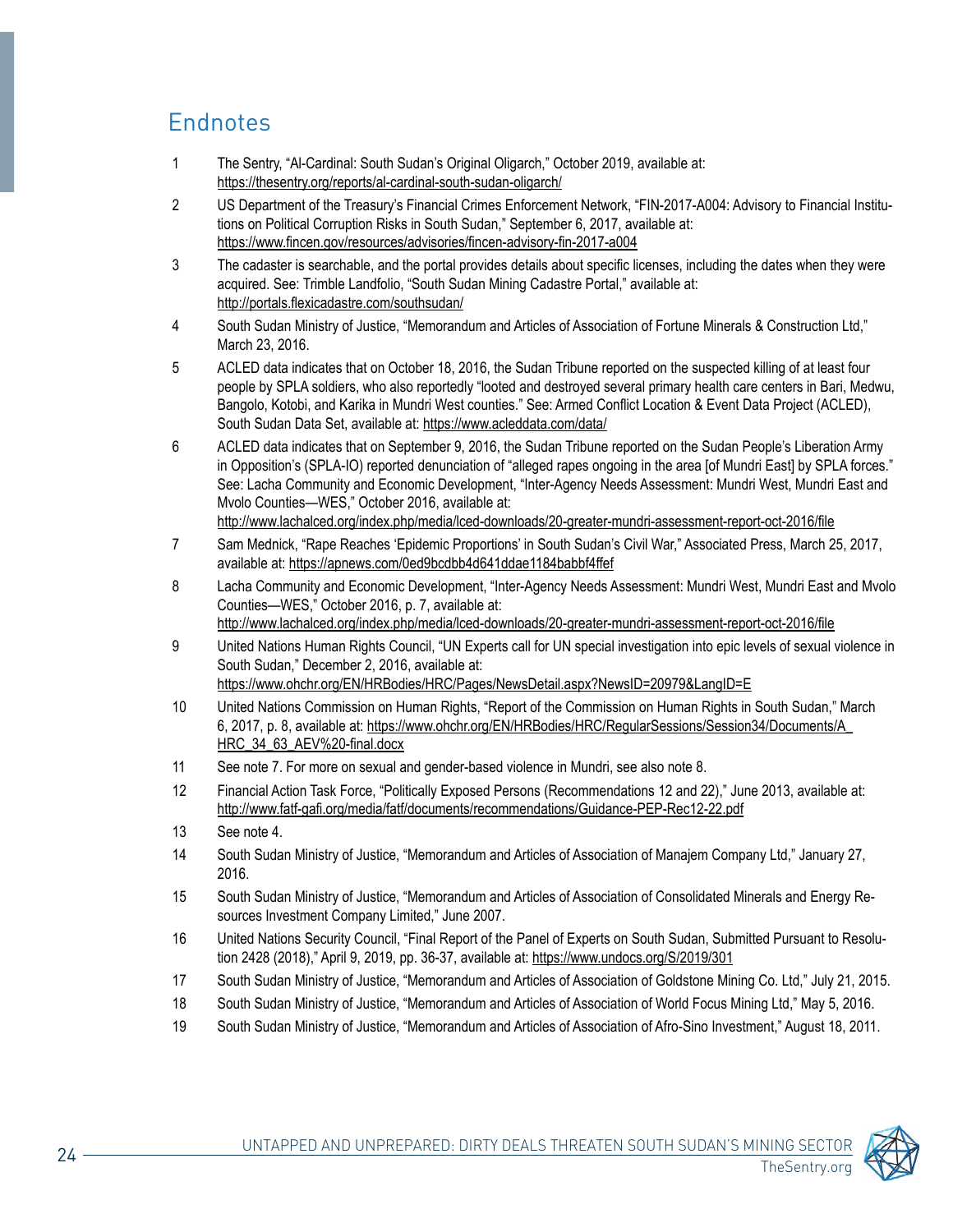- 20 South Sudan Ministry of Justice, "Memorandum and Articles of Association of Sapphire Limited," September 6, 2010.
- 21 Conor Gaffey. "'I'm Like Donald Trump.' Meet the South Sudan 'Billionaire' Whose Stepfather Is Accused of Making Money out of War," Newsweek, July 31, 2017, available at: https://www.newsweek.com/im-donald-trump-south-sudan-war-salva-kiir-644234
- 22 Hot in Juba, "Lawrence Lual Malong Is Not My Son. Savs Paul Malong." available at: https://hotinjuba.com/lawrence-lual-is-not-my-son-says-paul-malong/
- 23 See note 17.
- 24 Peter Adwok Nyaba, "Risk Assessment of the Mining Industry in South Sudan: Towards a Framework for Transparency and Accountability," Ebony Center for Strategic Studies, July 2019, available at: http://ebonycenter.org/wp-content/uploads/2019/08/RV-Risk-Assessment-of-the-Mining-Industry-Nyaba-2019.pdf
- 25 Gurtong, "Eastern Equatoria State," available at: http://www.gurtong.net/Governance/Governments/ GovernmentofSouthSudanStates/EasternEquatoriaState/tabid/330/Default.aspx
- 26 Radio Tamazui, "E Equatoria Govt Challenges Petition Against Governor," July 22, 2015, available at: https://radiotamazuj.org/en/news/article/e-equatoria-govt-challenges-petition-against-governor
- 27 See note 24, p. 53.
- 28 South Sudan Ministry of Justice, "Memorandum and Articles of Association of All Energy Investment Ltd.," October 21, 2015.
- 29 See note 24, p. 53.
- 30 South Sudan Ministry of Justice, "Memorandum and Articles of Association of JPL Gold & Diamond Co. Ltd." January 2016.
- 31 See note 17.
- 32 See note 19.
- 33 South Sudan Ministry of Justice, "Memorandum and Articles of Association of Xuxin Mining Industry Ltd.," August 12, 2013.
- 34 United Nations General Assembly, "Protocol and Liaison Service: List of Delegations to the Third United Nations World Conference on Disaster Risk Reduction," March 19, 2015, available at: https://www.wcdrr.org/uploads/ENlist.pdf
- 35 See note 16, p. 67.
- 36 AFP, "Israeli Arms 'Helping to Fuel South Sudan War,' Says UN," The Times of Israel, October 20, 2016, available at: https://www.timesofisrael.com/israeli-arms-helping-to-fuel-south-sudan-war-says-un/
- 37 South Sudan Ministry of Justice, "Memorandum and Articles of Association of Juba Mining Company Ltd," January 20, 2016.
- 38 GAN: Business Anti-Corruption Portal, "South Sudan Corruption Report," available at: https://www.business-anti-corruption.com/country-profiles/south-sudan/
- 39 Brian Adeba and the Enough Project, "A Hijacked State: Violent Kleptocracy in South Sudan," The Enough Project, February 2019, available at: https://enoughproject.org/reports/a-hijacked-state
- 40 Emma Vickers, "In South Sudan, the Only Thing Oil Really Fuels Is War," The Independent, June 4, 2014, available at: https://www.independent.co.uk/voices/comment/in-south-sudan-the-only-thing-oil-really-fuels-is-war-9485546.html
- 41 Francesco Checci, Adrienne Testa, Abdihamid Warsame, Le Quach, and Rachel Burns, "Estimates of Crisis-Attributable Mortality in South Sudan, December 2013-April 2018," London School of Hygiene and Tropical Medicine, September 2018, available at: https://www.lshtm.ac.uk/south-sudan-full-report
- 42 Global Witness, "Capture on the Nile," April 2018, available at: https://www.globalwitness.org/en/campaigns/south-sudan/capture-on-the-nile/?accessible=true
- 43 Matthew Kay, "South Sudan's Oil Company Used to Fund Militia, Reports Claim," Radio France Internationale, June 3, 2018, available at: http://en.rfi.fr/africa/20180306-south-sudan-s-oil-company-used-fund-militia-say-reports
- <sup>44</sup> Jeroen de Zeeuw, "Mining in South Sudan: Opportunities and Risks for Local Communities," Cordaid, January 2016, available at:

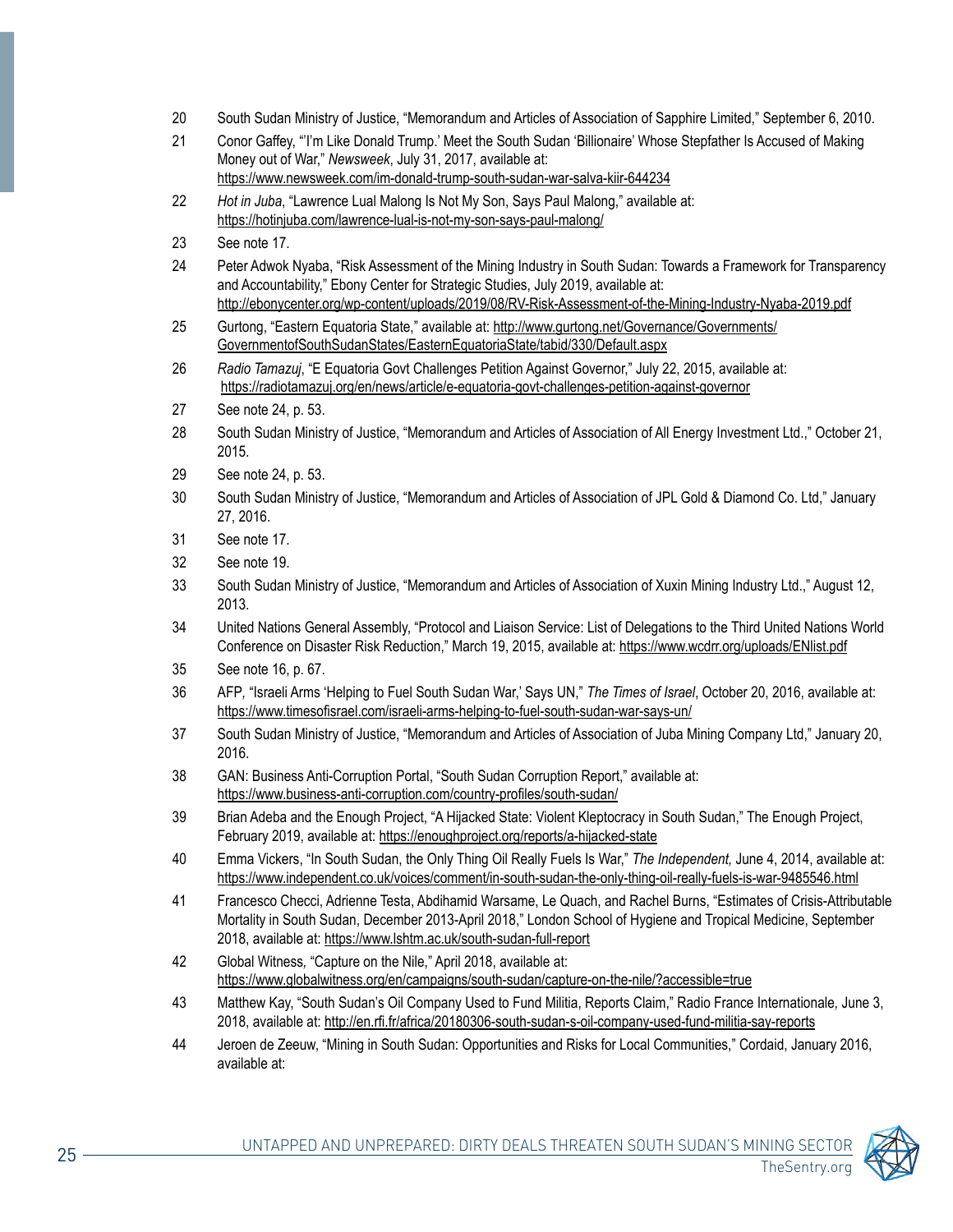https://www.cordaid.org/en/wp-content/uploads/sites/3/2016/03/South Sudan Gold Mining Report-LR-1.pdf 45 David K. Deng, Paul Mertenskoetter, and Luuk van de Vondervoort, "Establishing a Mining Sector in Postwar South

- Sudan," United States Institute of Peace, April 17, 2013, p. 5, available at: https://www.usip.org/publications/2013/04/establishing-mining-sector-postwar-south-sudan
- 46. See note 45.
- 47 See note 44.
- 48 Adriane Ohanesian, "South Sudan Strikes Gold," Reuters, July 5, 2016, available at: https://widerimage.reuters.com/story/south-sudan-strikes-gold
- 49 See note 44.
- 50 See note 45, p. 2.
- 51 *Ibid.*
- 52 David Deng and Anuradha Mittal, "Understanding Land Investment Deals in Africa: Country Report, South Sudan," The Oakland Institute, 2011, available at: https://www.oaklandinstitute.org/sites/oaklandinstitute.org/files/OI country report\_south\_sudan\_1.pdf
- 53 See note 45, p. 2.
- *.Ibid* 54
- *.Ibid* 55
- *.Ibid* 56
- 57 See note 44.
- *.Ibid* 58
- 59 See note 45.
- 60 Republic of South Sudan, Mining (Mineral Titles) Regulations of 2015, available at: https://www.a-mla.org/masteract/download/688
- 61 Trimble Land Administration Solutions, "South Sudan Goes Live With New Mining Cadastre System and Launches Web Portal," Press Release, April 29, 2015, available at: <u>https://landadmin.trimble.com/2015/04/29/south-sudan-goes-live-</u><br>with-new-mining-cadastre-system-and-launches-web-portal/
- 62 See note 60, section 5, paragraph 2, p. 13.
- 63 Interview conducted in 2020. Notes on file with The Sentry.
- 64 Interview conducted in 2020. Notes on file with The Sentry.
- 65 Natural Resource Governance Institute, "Open Contracting for Oil, Gas and Mineral Rights: Shining a Light on Good Practice," June 26, 2018, available at:

https://resourcegovernance.org/analysis-tools/publications/open-contracting-oil-gas-and-mineral-rights

- 66 Interviews conducted in 2020. Notes on file with The Sentry.
- 67 See note 24, p. 23.
- 68 Republic of South Sudan, Mining Act of 2012, chapter 6, paragraph 55, p. 42.
- 69 MED Construction for Development Co. Ltd, "Project Proposal," document on file with The Sentry.
- 70 MED Construction for Development Co. Ltd, "Prospecting Work Programme," document on file with The Sentry.
- 71 See note 24, p. 23.
- 72 See note 3
- *.Ibid* 73
- *.Ibid* 74
- 75 See note 45.
- 76 Interviews conducted in 2020. Notes on file with The Sentry.
- 77 New Kush Exploration & Mining, company website, available at: http://nkmining.com/index-2.html

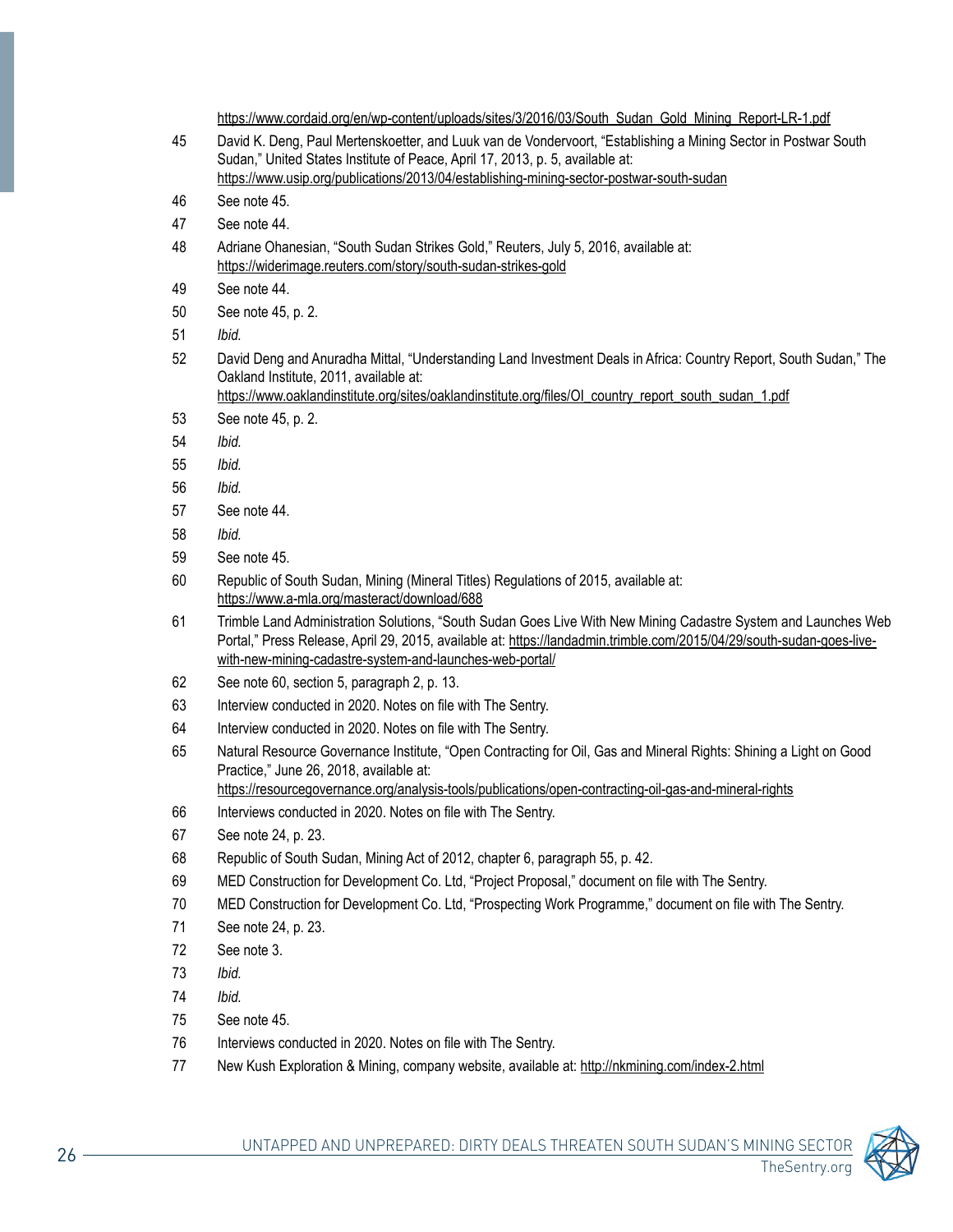- 78 Interview conducted in 2020. Notes on file with The Sentry.
- 79 Interviews conducted in 2018. Notes on file with The Sentry.
- 80 Interviews conducted in 2018. Notes on file with The Sentry.
- 81 See note 3.
- 82 See note 24.
- 83 Africa Intelligence: The Indian Ocean Newsletter, "Is Kapoeta Governor's Grip on Local Business Under Threat?" Sep-<br>tember 6, 2019.
- 84 Interviews conducted in 2018. Notes on file with The Sentry.
- 85 Interviews conducted in 2018. Notes on file with The Sentry.
- 86 Interview conducted in 2020. Notes on file with The Sentry.
- 87 Interviews conducted in 2018. Notes on file with The Sentry.
- 88 Interviews conducted in 2018. Notes on file with The Sentry.
- 89 Interviews conducted in 2018. Notes on file with The Sentry.
- 90 See note 45, p. 15.
- 91 Interviews conducted in 2018. Notes on file with The Sentry.
- 92 John Leju Celestino Ladu, Andrew L. Athiba, and Paul L. Demetry, "Environmental Impacts of Gold Mining: A Study of Mining Communities in Gorom Village, Rejaf County, Central Equatoria State, Republic of South Sudan," *Applied Ecolo-*<br>*gy and Environmental Sciences*, Vol. 7, No. 1, 2019, p. 1.
- 93 See note 44.
- 94 See note 44, p. 12.
- 95 See note 16, p. 35.
- 96 See note 16, p. 20.
- 97 See note 68.
- 2019, 24, 2019, 24, 2019, 24, 2019, 2019, 24, 2019, 2016 rinning Business Opportunities in South Sudan," April 24 available at: <u>https://www.cnbcafrica.com/videos/2019/04/24/minister-gabriel-thokuj-deng-on-mining-business-opportuni-</u><br><u>ties-in-south-sudan/</u>
- 99 See note 3.
- 100 See note 24.
- 101 Africa Intelligence: Indian Ocean Newsletter, "Al Cardinal, the Government's Swiss Army Knife," March 22, 2019, available at: <u>https://www.africaintelligence.com/ion/business-circles/2019/03/22/al-cardinal-the-government-s-swiss-</u><br><u>army-knife,108350171-art</u>
- 102 See note 92, p. 3.
- 103 South Sudan Ministry of Mining, "About: Our Objectives," available at: http://mom-goss.org/our-mandate/
- 104 Armed Conflict Location & Event Data Project (ACLED), South Sudan Data Set, available at: acleddata.com
- 105 *lbid.*
- 106 Carl Odera, "South Sudan Delays Gold Production by a Year Due to Conflict," Reuters, July 31, 2014, available at: https://af.reuters.com/article/investingNews/idAFKBN0G01L120140731
- 107 Africa Mining Intelligence, "Epic Exploration Gets Go-Ahead to Explore for Gold and Copper," September 22, 2015, available at: <u>https://www.africaintelligence.com/ama/exploration--production/2015/09/22/epic-exploration-gets-go-ahead-</u><br><u>to-explore-for-gold--copper,108092553-art?CXT=PUB</u>
- 108 Africa Mining Intelligence, "Coipa International Snares Its Permit," January 10, 2017, available at: https://www.africaintelligence.com/ama/looking-ahead/2017/01/10/coipa-international-snares-its-permit,108196186bre?CXT=PUB
- 109 Interviews conducted in 2020. Notes on file with The Sentry.

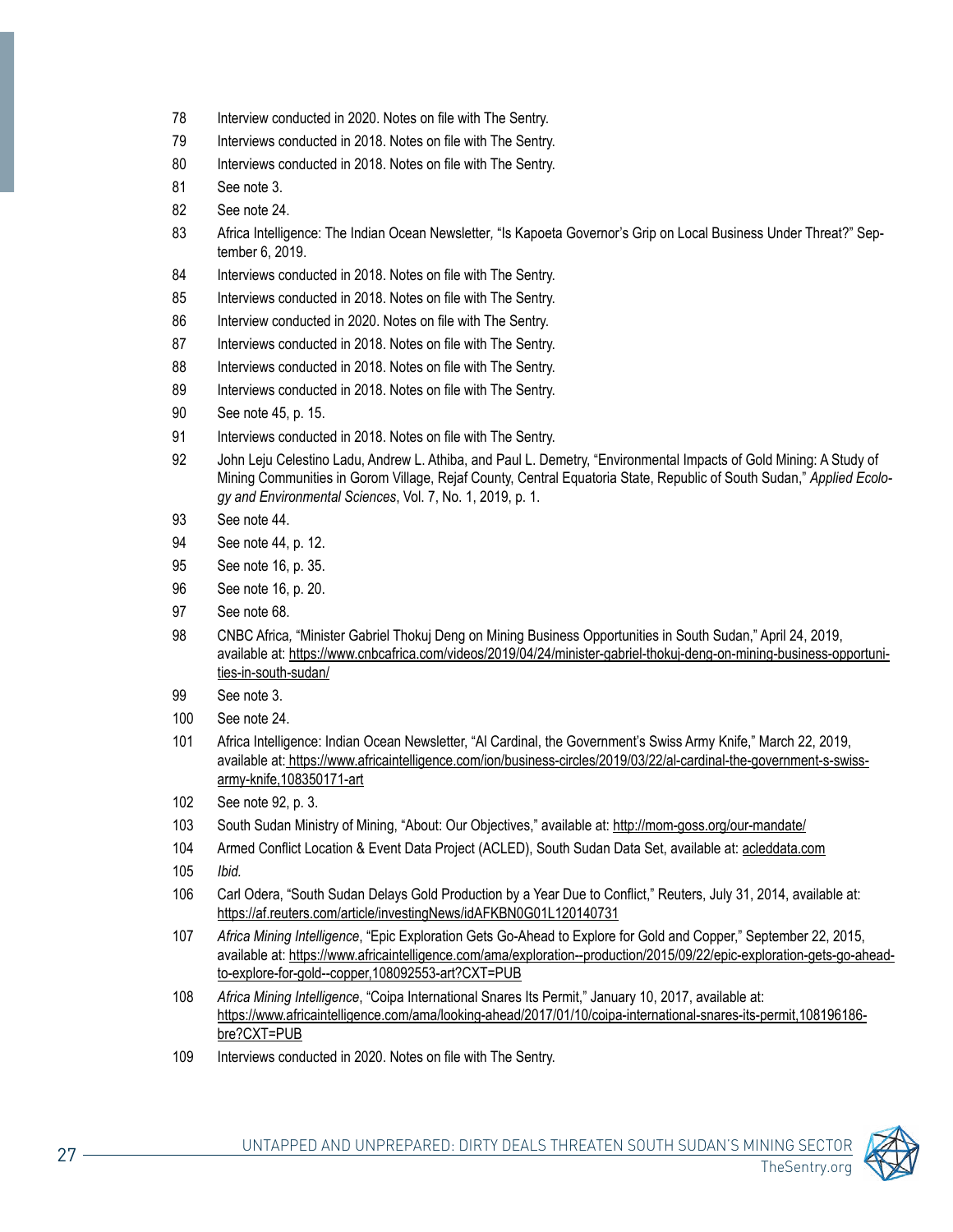- 110 See note 24, p. 59.
- 111 Interview conducted in 2020. Documents on file with The Sentry.
- 112 See note 3.
- 113 Interview conducted in 2020. Documents on file with The Sentry.
- 114 South Sudan Ministry of Justice, "Memorandum and Articles of Association of SASS Energy Ltd," November 1, 2013.
- 115 Interview conducted in 2020. Documents on file with The Sentry.
- 116 South Sudan Ministry of Justice, "Memorandum and Articles of Association for Liberty Construction JV Limited," Novem-<br>ber 24, 2010.
- 117 See note 45, p. 15.
- 118 Delaware Department of State, "4MB Mining, Ltd.," available at: https://icis.corp.delaware.gov/Ecorp/EntitySearch/NameSearch.aspx
- 119 Documents on file with The Sentry.
- 120 South Sudan Ministry of Justice, "Certificate of Incorporation: MED Construction for Development Co. Ltd," May 30, 2017.
- 121 See note 3.
- 122 Interview conducted in 2020. Documents on file with The Sentry.
- 123 South Sudan Ministry of Justice, "Memorandum and Articles of Association of MED Construction for Development Co. Ltd." 2017.
- 124 Interview conducted in 2020. Documents on file with The Sentry.
- 125 Interview conducted in 2020. Documents on file with The Sentry.
- 126 Interview conducted in 2020. Documents on file with The Sentry.
- 127 Patrick R.P. Heller and Lorenzo Delesgues, "Gilded Gatekeepers: Myanmar's State-Owned Oil, Gas and Mining Enterprises," Natural Resource Governance Institute, January 2016, available at: https://resourcegovernance.org/ analysis-tools/publications/gilded-gatekeepers-myanmars-state-owned-oil-gas-and-mining-enterprises
- 128 Interview conducted in 2020. Documents on file with The Sentry.
- 129 Interview conducted in 2020. Documents on file with The Sentry.
- 130 Interview conducted in 2020. Documents on file with The Sentry.
- 131 Interview conducted in 2020. Documents on file with The Sentry.
- 132 Interview conducted in 2020. Documents on file with The Sentry.
- 133 Interview conducted in 2020. Documents on file with The Sentry.
- 134 South African Department of Mineral Resources, "Environmental Management Plan: Fundudzi Consulting CC," February 24, 2014, available at:

https://sahris.sahra.org.za/sites/default/files/additionaldocs/Fundudzi Consulting EMP%5B1%5D 1.pdf

- 135 The Sentry endeavored to contact Fundudzi Consulting about these documents but was unable to reach the company for comment.
- 136 See note 134.
- 137 See note 69, p. 14.
- 138 See note 69, p. 17.
- 139 *Ibid.*
- 140 Interview conducted in 2020. Documents on file with The Sentry.
- 141 Interview conducted in 2020. Documents on file with The Sentry.
- 142 Interview conducted in 2020. Documents on file with The Sentry.
- 143 See note 68, Chapter 5, Section 41, paragraph 1, p. 35.
- 144 Interview conducted in 2020. Documents on file with The Sentry.

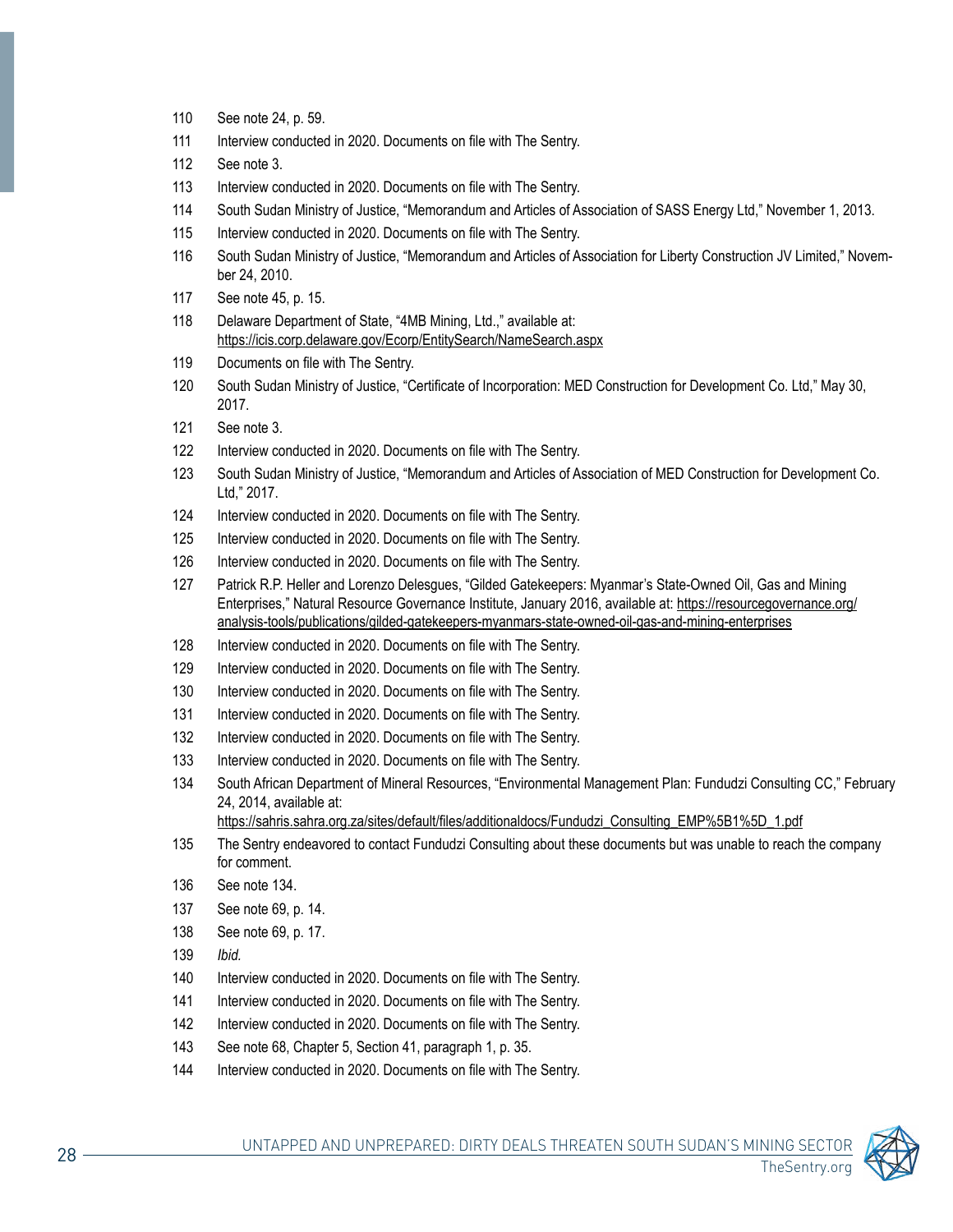- 145 See note 70.
- 146 Interview conducted in 2020. Documents on file with The Sentry.
- 147 Interview conducted in 2020. Documents on file with The Sentry.
- -148 Economic Intelligence Division, Internal Security Bureau of South Sudan's National Security Service, "Economic Intelli-<br>gence Department Verification Form," February 14, 2019.
- 149 *Ibid.*
- 150 Interview conducted in 2020. Documents on file with The Sentry.
- 151 Interview conducted in 2020. Documents on file with The Sentry.
- 152 Interview conducted in 2020. Documents on file with The Sentry.
- 153 Julius N. Uma, "Civil Society Is a Watchdog in Fighting Corruption: Petroleum Minister," Sudan Tribune, September 3, 2012, available at: http://www.sudantribune.com/spip.php?article43793
- 154 Marleny Arnoldi, "South Sudan Invites Investment in Agriculture, Mining, Oil," Mining Weekly, April 24, 2019, available at: https://www.miningweekly.com/article/south-sudan-invites-investment-in-agriculture-mining-oil-2019-04-24
- 155 See note 16, p. 36.
- 156 *Ibid.*
- 157 *Ibid.*
- 158 Radio Tamazuj, "Kiir Lashes Out at Lobonok Citizens Over Harboring Rebels," December 4, 2018, available at: https://radiotamazuj.org/en/news/article/kiir-lashes-out-at-lobonok-citizens-over-harboring-rebels
- 159 See note 44, p. 20.
- 160 South Sudan Ministry of Mining, "Media: Gallery," available at: http://mom-goss.org/gallery/
- 161 Thazin Mining, "Media: Video Gallery," available at: http://thazinmining.expub.net/South-Sudan/11009
- 162 Interview conducted in 2018. Notes on file with The Sentry.
- 163 Interview conducted in 2019. Notes on file with The Sentry.
- 164 Akol Majok Rok Awar, "Addendum for the Remove, Re-Adjust and Transfer of Share of Jok Bell International Trading Co. Ltd," February 5, 2015.
- 165 South Sudan Ministry of Justice, "Memorandum and Articles of Association of Harmony International Company," May 21, 2015.
- *.Ibid* 166
- 167 See note 24, p. 53.
- 168 Financial Action Task Force, "Money Laundering and Terrorist Financing Vulnerabilities of Legal Professionals," June 2013, available at: http://www.fatf-qafi.org/media/fatf/documents/reports/ML%20and%20TF%20vulnerabilities%20legal%20professionals. [pdf](http://www.fatf-gafi.org/media/fatf/documents/reports/ML%20and%20TF%20vulnerabilities%20legal%20professionals.pdf)
- 169 See note 101.
- 170 See note 24, p. 53.
- 171 See note 1.
- 172 US Department of the Treasury, "Treasury Sanctions Businessmen in South Sudan for Corrupt Dealings with Govern-<br>ment Officials and Sanctions Evasion," Press Release, October 11, 2019, available at: https://home.treasury.gov/news/press-releases/sm790
- 173 Mugume Davis Rwakaringi, "South Sudan to Probe 'Dura Saga' Grain Swindle," Voice of America News, May 15, 2013, available at: https://www.voanews.com/africa/south-sudan-probe-dura-saga-grain-swindle
- 174 South Sudan Ministry of Justice, "Memorandum and Articles of Association of Luckyfriends Trading & Construction Company Limited," August 8, 2006.
- $175$  See note 3.